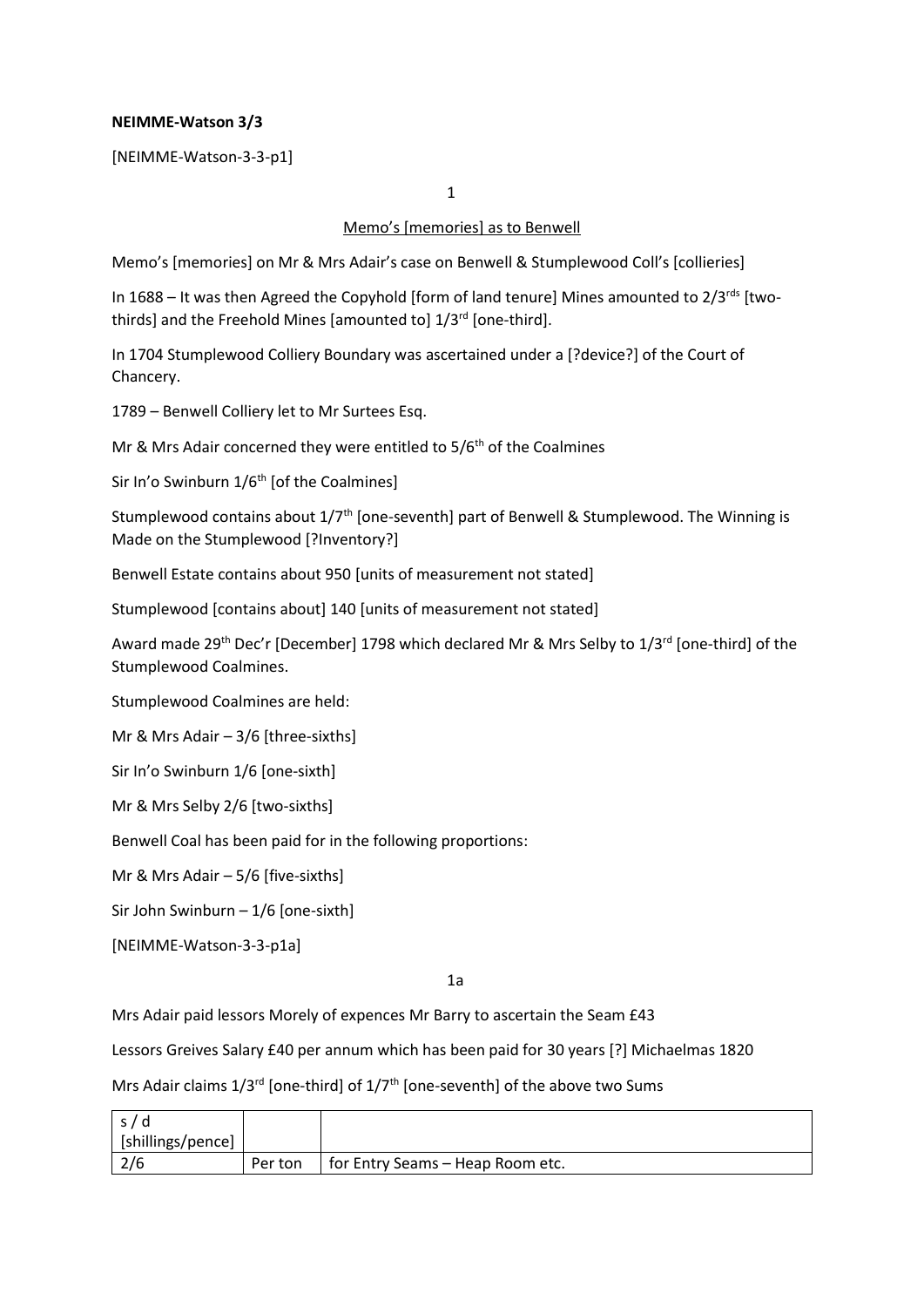| 2/6 | Per ton | Wavleave                                   |
|-----|---------|--------------------------------------------|
|     | Per ton | Staith Room                                |
|     | Per ton | Privilege of building Workmens Houses etc. |
|     |         |                                            |

[NEIMME-Watson-3-3-p2]

2

| Value of Benwell Colliery                                                          | £36,354.11.0     |
|------------------------------------------------------------------------------------|------------------|
| Balance of Outstanding Debts in favour of the Colliery 31 <sup>st</sup> Dec'r 1813 | $E$ ] 919.16.0   |
|                                                                                    | $E$ ] 37,274.7.0 |
| [?Expense?] of Reinstating the Ground after the Colliery Ceases to work            | $E$ ]254.11-0    |
|                                                                                    | £37,019.16.0     |

[NEIMME-Watson-3-3-p3]

3

# Profits divided at Benwell for 4 years

Profits rec'd [received] from Benwell Coll'y [colliery] by Messrs Atkinson Harrison for their 1/13<sup>th</sup> [one thirteenth] Share which they hold in the same March 1<sup>st</sup> 1814.

| From July 1807 to July 1808 | £400.0.0      |
|-----------------------------|---------------|
| Ditto 1810 to ditto 1811    | $[£]$ 257.4.0 |
| Ditto 1811 to ditto 1812    | $[£]$ 300.0.0 |
| Ditto 1812 to ditto 1813    | $[£]$ 100.0.0 |

[NEIMME-Watson-3-3-p4]

4

Benwell Coll'y [colliery] Stock Feb'y 15<sup>th</sup> 1814

| Valwallah [Valhalla] | Line of rising                     | Highness etc. | Dead Stock |
|----------------------|------------------------------------|---------------|------------|
|                      | [ <b>f</b> . <b>s</b> . <b>d</b> ] | £.s.d         | [£s.d]     |
|                      |                                    | 1804.0.0      |            |
|                      |                                    | 2645.0.0      |            |
|                      |                                    | 8.0.0         | 12.0.0     |
|                      |                                    | 1315.14.8     |            |
|                      | 114.0.0                            | 1560.10.0     |            |
|                      |                                    | 329.11.8      |            |
|                      |                                    | $2000:--$     | 139.10.0   |
|                      | $75. - -$                          | $553:-$       |            |
|                      | 82.8.9                             | 44.16.6       |            |
|                      | 890.12.9                           | $117. - -$    |            |
|                      | 226.17.0                           | $379. - -$    | $3000:-$   |
|                      |                                    | 75.9.0        |            |
|                      | $241. - -$                         | 102.17.0      |            |
|                      | 282.18.3                           | 22.5.0        |            |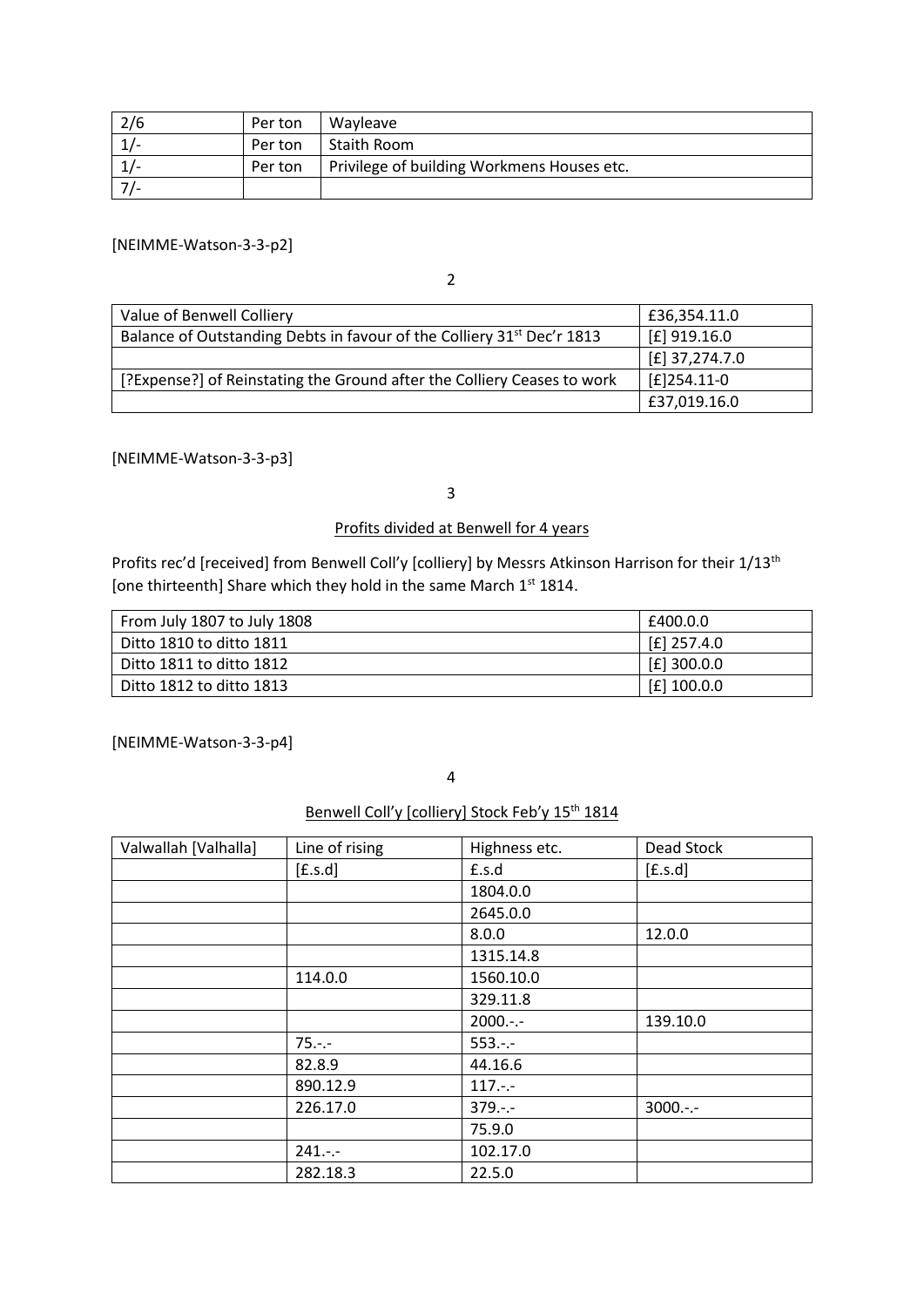|                          | 87.4.9      | $26. - -$    |           |
|--------------------------|-------------|--------------|-----------|
|                          |             | $574. - -$   |           |
|                          | $1078. - -$ | 485.4.0      |           |
|                          | 3335.1.4    |              | 3151.10.0 |
|                          |             | 11582.7.10   |           |
|                          |             | 3151.10.0    |           |
|                          |             | 3335.1.4     |           |
|                          |             | 1219.11.0    |           |
|                          | 1219.11.0   | 19,288.10.2£ |           |
| <b>Adairs Main Coals</b> |             |              |           |
| $12,23 - 17s$            | 1039.11.0   |              |           |
| $4,00 - 9/$              | $180. - -$  |              |           |
|                          | 4554.12.4   |              |           |

[NEIMME-Watson-3-3-p5]

5

Benwell Coll'y [colliery] Feb'y 15<sup>th</sup> 1814

#### Measurement of Main Beaumont Seam

Whole Coal

| Fig 1st         |             |      | 3630  |          |
|-----------------|-------------|------|-------|----------|
|                 | Pu          | 1700 |       |          |
|                 |             | 1530 |       | Acres    |
|                 |             | 3230 | 1615  | 58.6245  |
| 2 <sup>nd</sup> |             |      | 10050 |          |
|                 | Pu          | 4200 |       |          |
|                 |             | 710  |       |          |
|                 |             | 4910 | 2455  | 246.7275 |
| 3 <sup>rd</sup> | 2000 x 1700 |      |       | 34.0000  |
|                 |             |      |       | 339.3520 |

The above is exclusive of Barriers left against adjoining Collieries.

# Say 339 Acres

Winnings 12 yard- Viz. – 4 Yards Bord & 8 yd's Wall

Noted at 22 yards – 2 yards Made

| $88+16=$ | $104 =$ | $ \sim$<br><u>52=</u> | $\sim$<br><u>ب⊥</u>    | Got first working |
|----------|---------|-----------------------|------------------------|-------------------|
| 264      | 264     | 132                   | $\mathbf{\sim}$<br>ر ر | over              |

Suppose  $3/8^{th}$  of the Pillars are allowed the  $2^{nd}$  working over.

[NEIMME-Watson-3-3-p5a]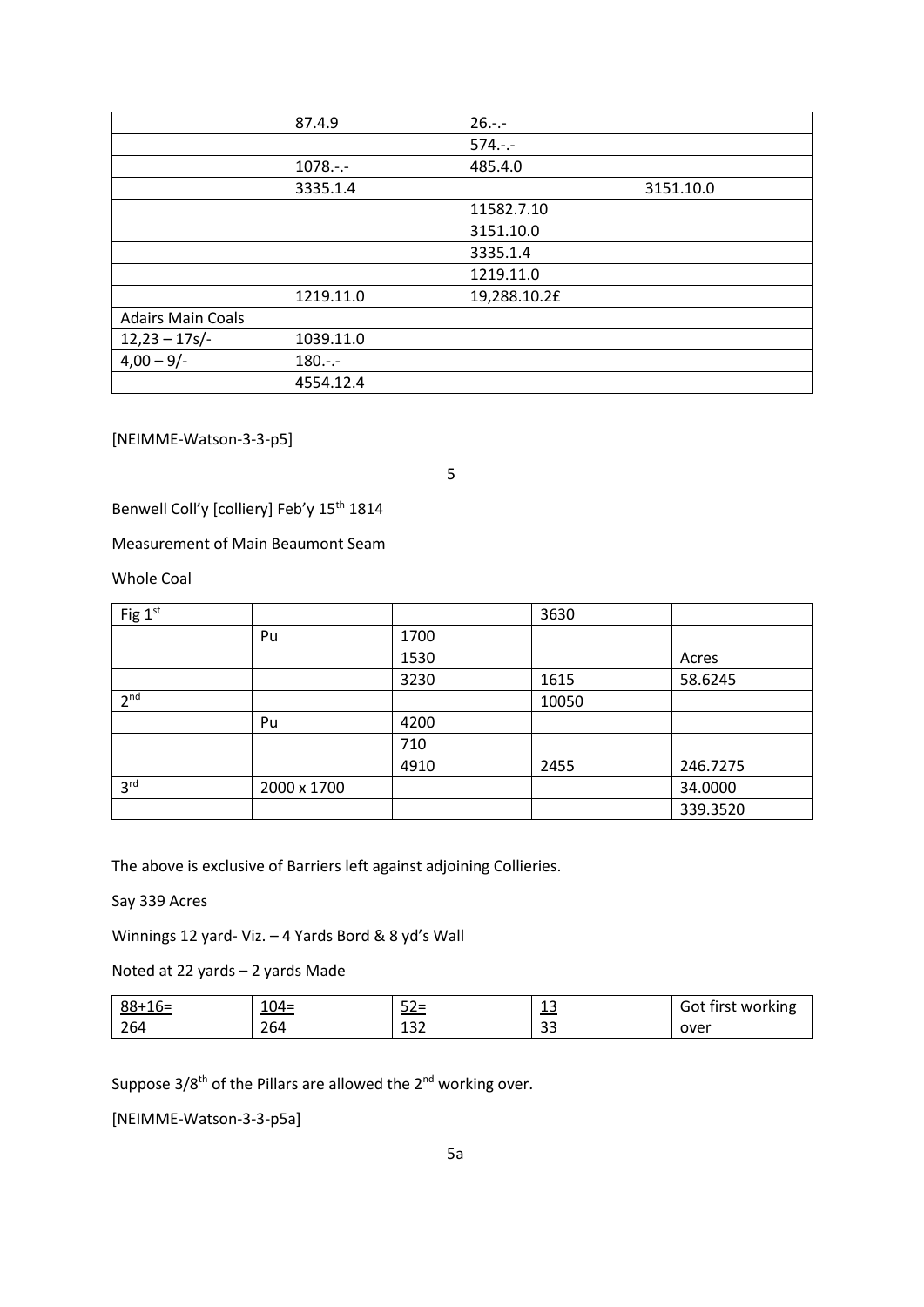| Whole   | 394          |                            |
|---------|--------------|----------------------------|
| Pillars | ววว<br>ر ے ے |                            |
|         | 621          | Total Produce in Wole Mine |

Assuming the Average Thickness of the Seam to be 3.2 [ft.ins] the quantity of Coal Produced per Acre will be

| 4840                   |
|------------------------|
| 269                    |
| 5109                   |
| 1703 Cha's [Chaldrons] |

621/1000 of 1703 got is 1057 Cha's [Chaldrons] per Acre

[1057] [x] 339 Acres = 358,326

Supposing the Vend & Consumption to be 30,000 Cha's [Chaldrons] Annually the above quantity of 358,326 Cha's [Chaldrons] will supply that quantity [?] 12 years.

Sections of the Seam – Viz

| 1st | Coal (Top) | $29\%$ lns | 2 <sup>nd</sup> Same as first |
|-----|------------|------------|-------------------------------|
|     | Band       | 1 [ditto]  |                               |
|     | Coal       | 8½ [ditto] | 3rd Clean Coal 41 Inches      |
|     |            | 39         |                               |

The above in the Edward Pit

In the Deleval Pit

| 1 <sup>st</sup> Clean Coal | 37 Inches |  |
|----------------------------|-----------|--|
| n <sup>nd</sup> ditto      | 37 ditto  |  |

|               | Ft | Ins |                        |
|---------------|----|-----|------------------------|
| $1st$ Coal    |    |     |                        |
| 2             |    |     |                        |
| 3             |    |     |                        |
|               |    |     |                        |
|               |    |     |                        |
| [sum]         | 15 |     |                        |
| [divide by 5] | ว  |     | Average height of Seam |

[NEIMME-Watson-3-3-p6]

6

(1) [obsolete annotation]

Benwell Colliery Feb'y 15<sup>th</sup> 1813

Vends and value of the Coals for 4 years – Viz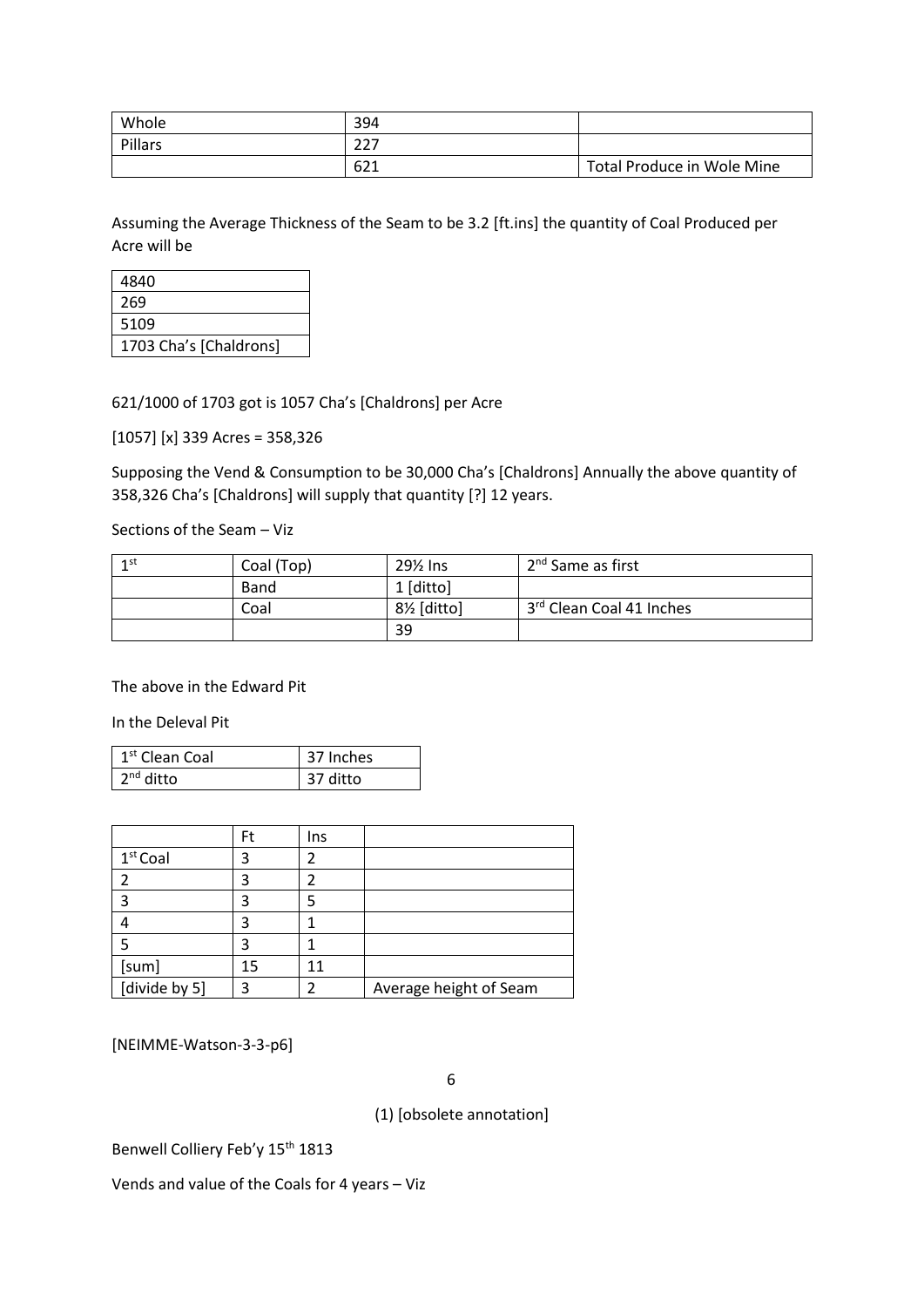# 1810

Dec'r 31<sup>st</sup> Total quantity vended by the Fitter [Coal Broker] to Sea 17,877 Cha's [Chaldrons]

| Cha's [Chaldrons]               | At $[s/d]$ |        |    |                |
|---------------------------------|------------|--------|----|----------------|
| 12,995                          | 24/3       |        |    |                |
| 553                             | 23/3       |        |    |                |
| 2522                            | 22/3       |        |    |                |
| 761                             | 16/3       |        |    |                |
| 684                             | 14/3       |        |    |                |
| 48                              | 12/3       |        |    |                |
| 318                             | 9/3        |        |    |                |
| 17,877                          |            | £      | S  | d              |
| Full amo't [amount] Cash        |            | 20,482 | 6  | 3              |
| <b>River Sale</b>               |            |        |    |                |
| 7677 Cha's produced             |            | 4218   | 19 | 0              |
| 24,02 [2402] Land sale          |            | 2387   | 18 | 3              |
| 27956                           |            | 26989  | 3  | 6              |
| abated, fittage allowed freight |            | 509    | 13 | $\overline{2}$ |
| etc. etc.                       |            |        |    |                |
|                                 |            | 26479  | 10 | 4              |

# 1811

Dec'r 31<sup>st</sup> Total Quantity vended to Sea by Fitter [Coal Broker] 16,910 Cha's [Chaldrons]

| Cha's [Chaldrons]                 | At $[s/d]$ |        |                |   |
|-----------------------------------|------------|--------|----------------|---|
| 11,844                            | $24/-$     |        |                |   |
| 317                               | $23/-$     |        |                |   |
| 3264                              | $22/-$     |        |                |   |
| 1264                              | $16/-$     |        |                |   |
| 105                               | $14/-$     |        |                |   |
| 116                               | $9/-$      |        |                |   |
| 16,910                            |            | £      | S              | d |
| Full amo't [amount] of Cash       |            | 19,304 | 19             | 0 |
| <b>River Sale</b>                 |            |        |                |   |
| 5953 Cha's produced               |            | 3252   | 1              | 0 |
| 3306 Land sale                    |            | 3246   | 8              | 0 |
| 26169                             |            | 25803  | $\overline{2}$ | 0 |
| Loss by Adventures etc. etc. and  |            | 1620   | 8              | 5 |
| Sundry abate'ts [abatements] etc. |            |        |                |   |
|                                   |            | 24182  | 13             | 7 |

[NEIMME-Watson-3-3-p6a]

(2) [obsolete annotation]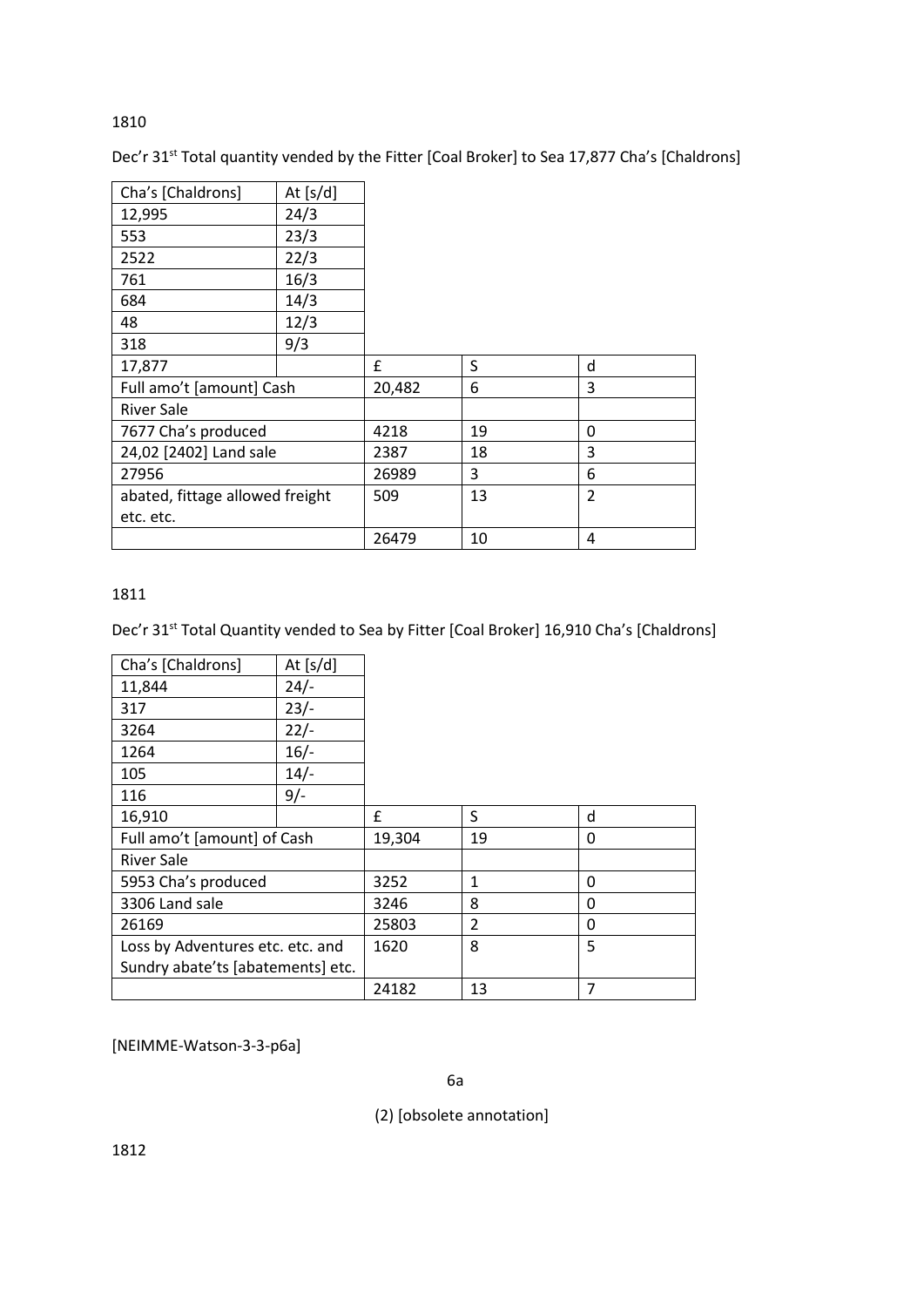Dec'r 31<sup>st</sup> Total quantity vended by the Fitter [Coal Broker] to Sea 15,635 Cha's [Chaldrons]

| Cha's [Chaldrons]               | At $[s/d]$ |        |                |              |
|---------------------------------|------------|--------|----------------|--------------|
| 11,540                          | $24/-$     |        |                |              |
| 485                             | $23/-$     |        |                |              |
| 445                             | $22/-$     |        |                |              |
| 366                             | $21/-$     |        |                |              |
| 536                             | 20/6       |        |                |              |
| 366                             | $20/-$     |        |                |              |
| 1598                            | $16/-$     |        |                |              |
| 299                             | $9/-$      |        |                |              |
| 15,635                          |            | £      | S              | d            |
| Full amo't [amount] of Cash     |            | 17,607 | 18             | $\mathbf{0}$ |
| Short changed for this and last |            | $-194$ | 3              | 8            |
| year                            |            |        |                |              |
| <b>River Sale</b>               |            |        |                |              |
| 7976 Cha's produced             |            | 4248   | $\overline{2}$ | 0            |
| 4178 Land sale                  |            | 3997   | 0              | 9            |
| 27779                           |            | 26,047 | 14             | 5            |
| Loss by Adventures etc.         |            | 1617   | 11             | 7            |
|                                 |            | 24,430 | $\overline{2}$ | 10           |

# 1813

Dec'r 31<sup>st</sup> Quantity vended by the Fitter [Coal Broker] to Sea this year 13,672 Cha's [Chaldrons]

| Cha's [Chaldrons]               | At $[s/d]$ |        |                |   |
|---------------------------------|------------|--------|----------------|---|
| 10695                           | $24/-$     |        |                |   |
| 711                             | $23/-$     |        |                |   |
| 800                             | $22/-$     |        |                |   |
| 155                             | $21/-$     |        |                |   |
| 127                             | 20/6       |        |                |   |
| 468                             | $16/-$     |        |                |   |
| 387                             | $12/-$     |        |                |   |
| 328                             | $9/-$      |        |                |   |
| 13,672                          |            | £      | S              | d |
| Full amo't [amount] of Cash     |            | 15,583 | 9              | 6 |
| <b>Back Charged</b>             |            |        |                |   |
| <b>River Sale</b>               |            |        |                |   |
| 7927 Cha's produced             |            | 4249   | 11             | 0 |
| 3179 Land sale                  |            | 2927   | 6              | 6 |
| 34796                           |            | 22760  | 7              | 0 |
| Deduct/Loss by Adventures etc.  |            | 299    | 4              | 3 |
| The fittage is already deducted |            | 22461  | $\overline{2}$ | 9 |
| from the above Prices           |            |        |                |   |

[NEIMME-Watson-3-3-p6b]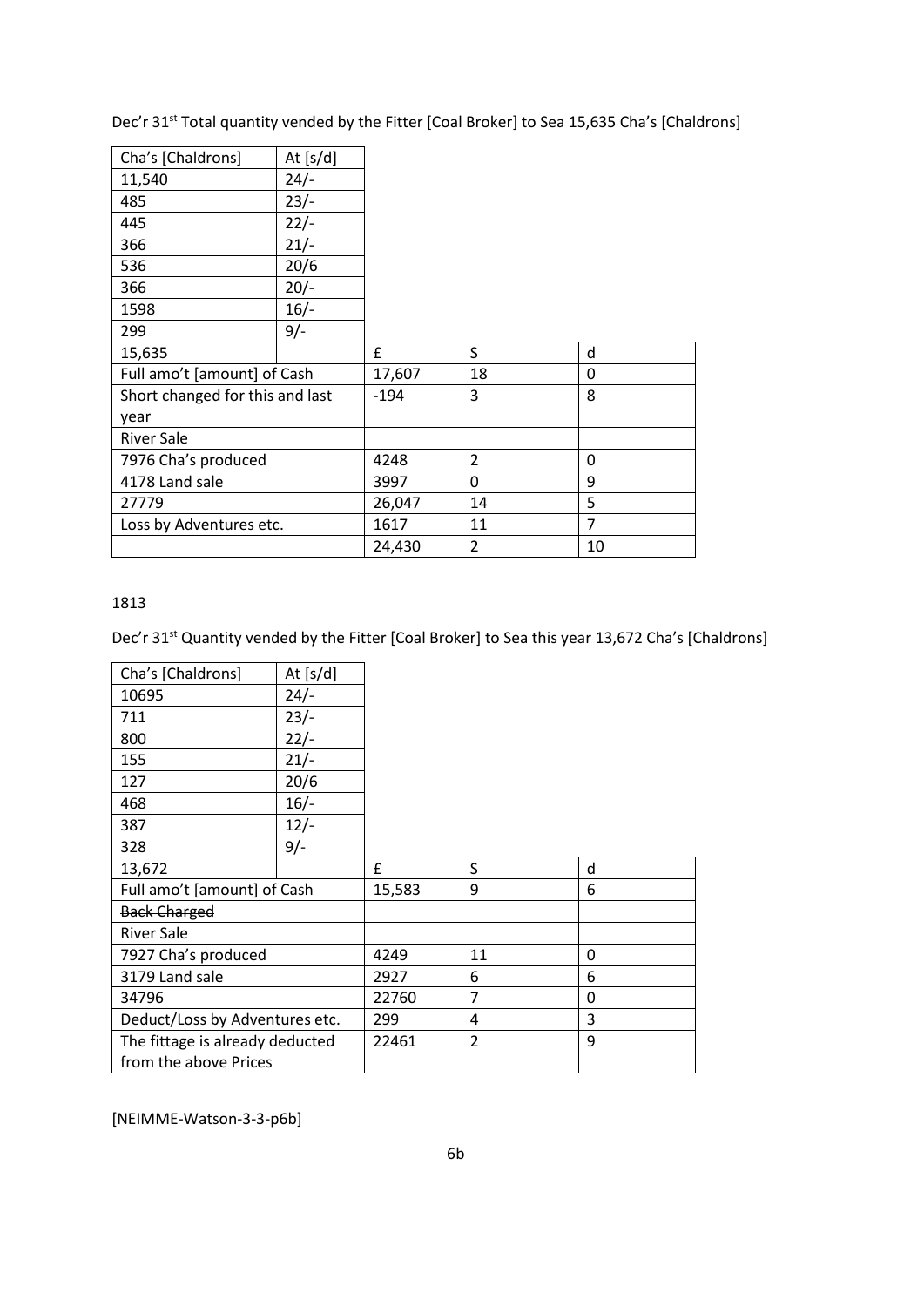# (3) [obsolete annotation]

Consumed on the Colliery annually:

## 1813

| <b>Workmens Coals</b> | 462  | Cha's [Chaldrons] |
|-----------------------|------|-------------------|
| Heap Lamps            | 150  | Ditto             |
| $1st$ Engine          | 450  | Ditto             |
| Adelaine Pit Engine   | 454  | Ditto             |
| <b>Pit Machines</b>   | 313  | Ditto             |
| <b>Smiths Fires</b>   | 101  | Ditto             |
| <b>Pit Tubes</b>      | 401  | Ditto             |
|                       | 2331 |                   |

# 1813 - Underground Charges – for 19th June – Hours Days – Viz

|                      | Scores | Co's<br>[Corves] |                        | £   | S            | d              |
|----------------------|--------|------------------|------------------------|-----|--------------|----------------|
| No. 13               |        |                  |                        |     |              |                |
| Charlotte Pit        | 324    | 0                | Amo't [amount] of Bill | 123 | 14           | $3\frac{1}{2}$ |
| <b>Edward Pit</b>    | 309    | 0                | Ditto                  | 138 | 6            | 9              |
| No. 14               |        |                  | Ditto                  |     |              |                |
| Charlotte Pit        | 330    | 0                | Ditto                  | 129 | $\mathbf{1}$ | $5\frac{1}{2}$ |
| <b>Edward Pit</b>    | 304    | 0                | Ditto                  | 136 | 17           | 10             |
| No. 15               |        |                  | Ditto                  |     |              |                |
| <b>Charlotte Pit</b> | 347    | 0                | Ditto                  | 131 | 8            | 0              |
| <b>Edward Pit</b>    | 306    | 0                | Ditto                  | 137 | 16           | $5\frac{1}{2}$ |
| No. 16               |        |                  | Ditto                  |     |              |                |
| <b>Charlotte Pit</b> | 353    | $\Omega$         | Ditto                  | 138 | 1            | $5\frac{1}{2}$ |
| <b>Edward Pit</b>    | 324    | 0                | Ditto                  | 139 | 16           | 3              |

These Bills include:

Hewing, Putting, Narrow Work, Shoveling, Tram Ways, Driving, Trap Doors, Finding Oil and Candles for underground, Overman and deputies wages, drawing Ropes, keeping Horses underground, Setting on at Cranes and Shafts, keeping Furnaces, Sledging out and Wailing, Building Stoppings, Braking and Fixing the Machine, Brak'g Incline machine at Bank.

16 Peck Corves.

[NEIMME-Watson-3-3-p6c]

6c

(4) [obsolete annotation]

Shaft Work

|      |                       |        |                     |              | ۰ | ч |
|------|-----------------------|--------|---------------------|--------------|---|---|
| 1813 | 29 <sup>th</sup> June | No. 13 | Wastmen's Wages [*] | $\sim$<br>ᅩᅩ |   |   |
|      |                       | 14     | Ditto               | ⌒<br>24      |   |   |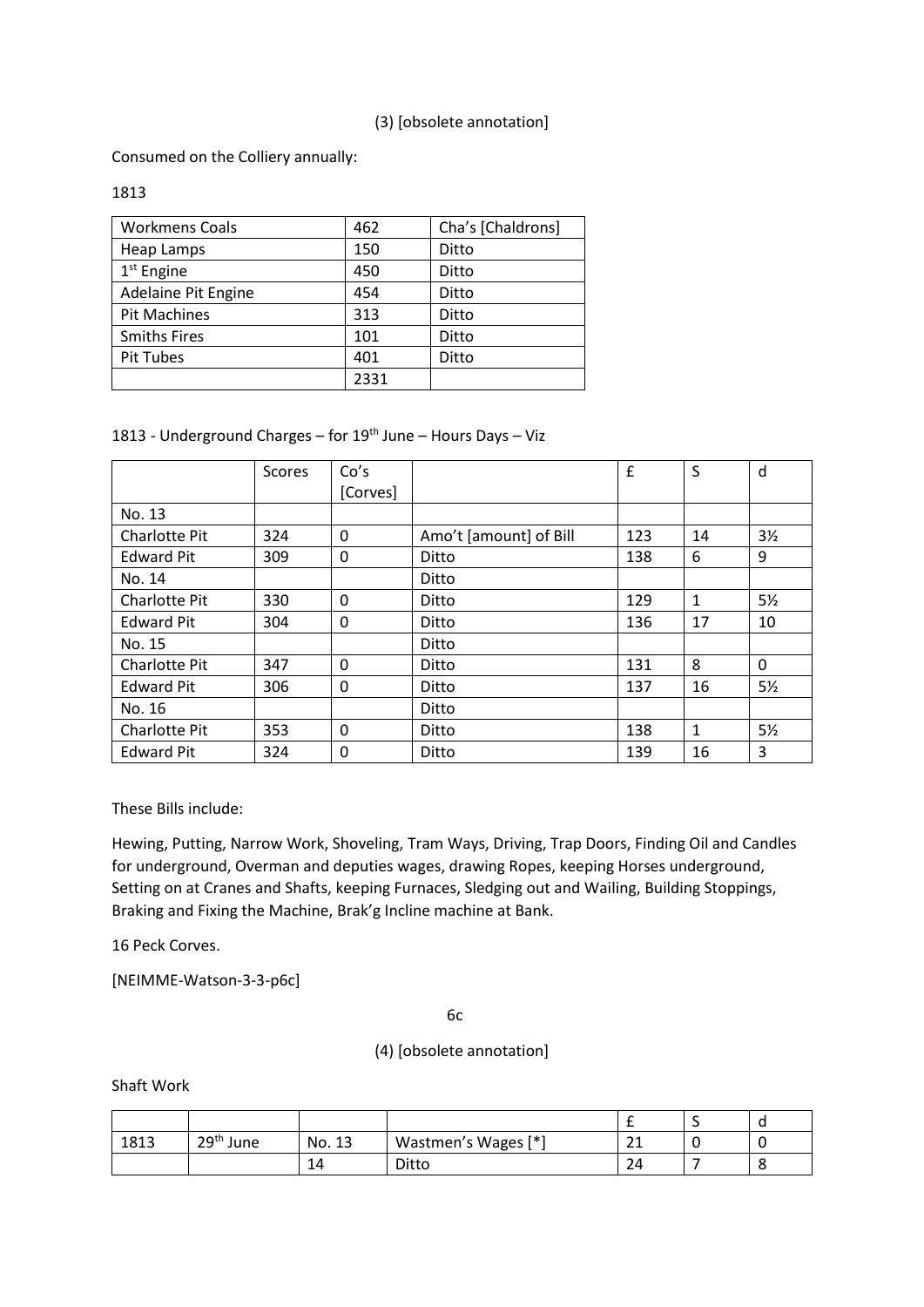|      |            | 15     | Ditto | 23 | 18 | 4  |
|------|------------|--------|-------|----|----|----|
|      |            | 16     | Ditto | 25 | 18 | 8  |
| 1814 | Dec'r 31st | No. 26 | Ditto | 44 | 10 | υ  |
|      |            | No. 1  | Ditto | 36 | 16 | U  |
|      |            |        | Ditto | 38 | 6  | U  |
|      |            |        | Ditto | 45 | з  | 10 |

[\*] Waistman = shifter attending an airway. (N. East)

This charge comprises Wastmen's Wages and blowing down Stone for Rolley Ways [principal horse road].

| Smith's Work | No. 13 | 20 | 17 |  |
|--------------|--------|----|----|--|
|              | 14     | 24 | 15 |  |
|              | 15     | 15 | 15 |  |
|              | 16     | 14 | 13 |  |

Smith paid 2s/- [two shillings] fee Inc of 500 Bolls included in the above Sums & for finding [?] Workmans help for every description of underground work, heap lamps, Hooks & Chains, Corf Bows etc. etc.

# 26 Horses.

Corving 5½d [five ha'pence] per Score for 16 Peck Corf paid for Stone Corves etc. 25/-s [twenty-five shillings] per fortnight.

| Night Work | 13 |    |  |
|------------|----|----|--|
|            | 14 |    |  |
|            | 15 | 16 |  |
|            | 16 |    |  |

Finding, Iron Cases & Shovels at 7½d [seven ha'pence] for ten of 450 Bolls is the above.

| Ditto ditto | $13 -$ |  |  |
|-------------|--------|--|--|
|             | 14     |  |  |
|             |        |  |  |
|             | r      |  |  |

The above Charge includes, one Waggon Way

[NEIMME-Watson-3-3-p6d]

6d

(5) [obsolete annotation]

Wright, 1 Waggon Wright, and 2 Carpenters.

| Mason Work | NO. |  |  |
|------------|-----|--|--|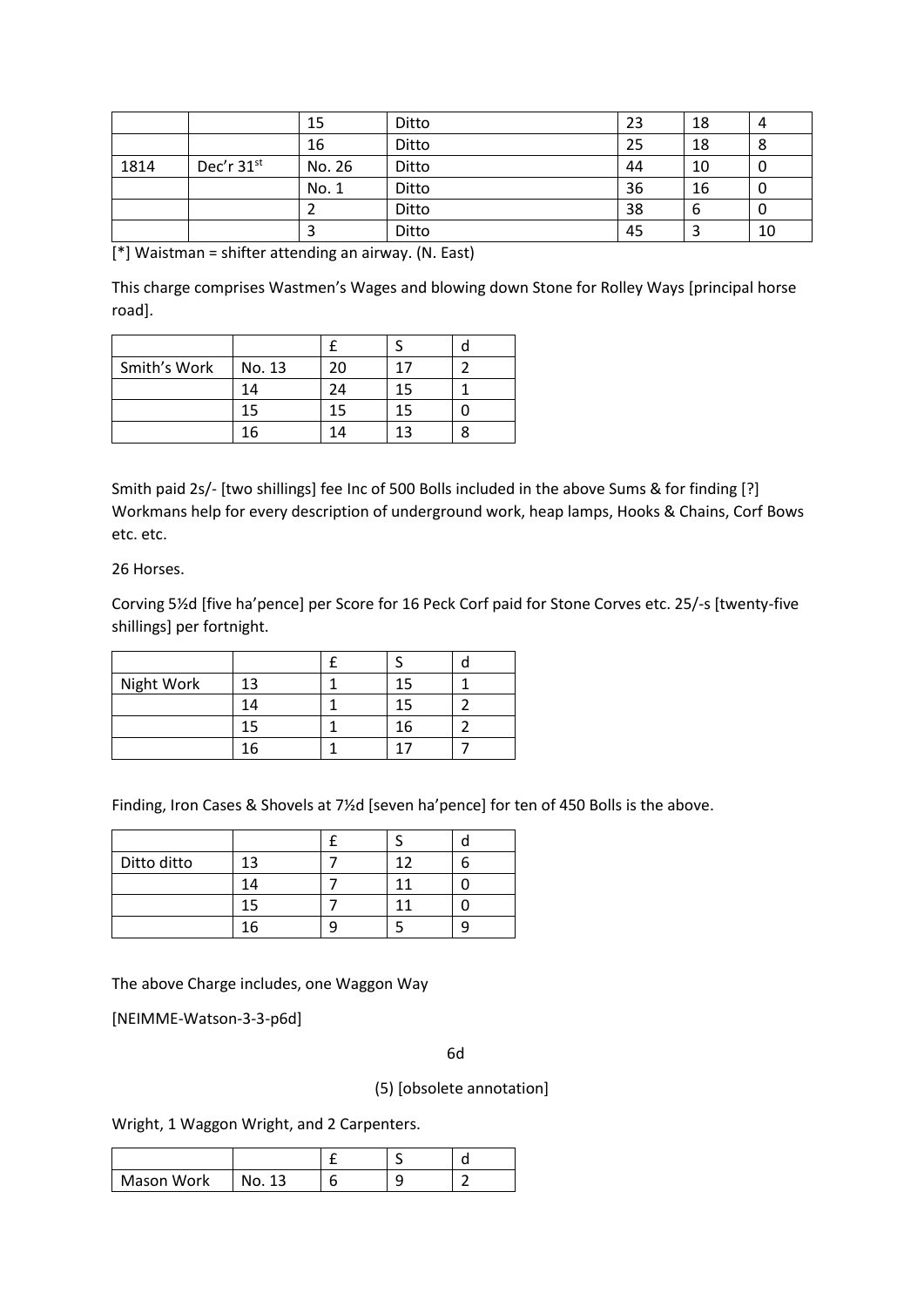| 14 |   |    | Ω  |
|----|---|----|----|
| 15 | n |    | n  |
| 16 |   | 16 | 10 |

The above includes all Repairs of Houses etc. etc.

Main Engines for Drawing Water (2)

| No. 13 |   | 10 | հ |
|--------|---|----|---|
| 14     | ጻ | 0  | հ |
| 15     | 8 | 0  | հ |
| 16     |   | 15 | h |

This charge is labour only, including, Five men, Plugmen & Engine Wrights.

Labouring Work

|        |    |    | d |
|--------|----|----|---|
| No. 13 | 34 | 19 | 8 |
| 14     | 39 | 10 |   |
| 15     | 27 | 9  |   |
| 16     | 30 |    |   |

This charge includes, Cartmen, (2 Draughts are Kept) Tying up Hay, labour about Pit Heaps, attending Landsale, Horsekeepers above Ground, Allowances to sundries, and every other expense of Labour above Ground.

Staith Charges, Leading Bill etc.

| No. 13 | 30 | 16 |   |
|--------|----|----|---|
| 14     | 34 | 6  |   |
| 15     | 36 | U  | q |
| 16     | 41 |    | 8 |

The above includes 458 Gates led from the Charlotte Pit at 3d [threepence] – 504 from Edward Pit

[NEIMME-Watson-3-3-p6e]

6e

(6) [obsolete annotation]

at 5d [fivepence].

| 1 Off Putter                                    |    |  |
|-------------------------------------------------|----|--|
| Turn Rail                                       |    |  |
| <b>Two Wailers</b>                              | 14 |  |
| 1 ditto to lead the Horses from Plane [roadway] |    |  |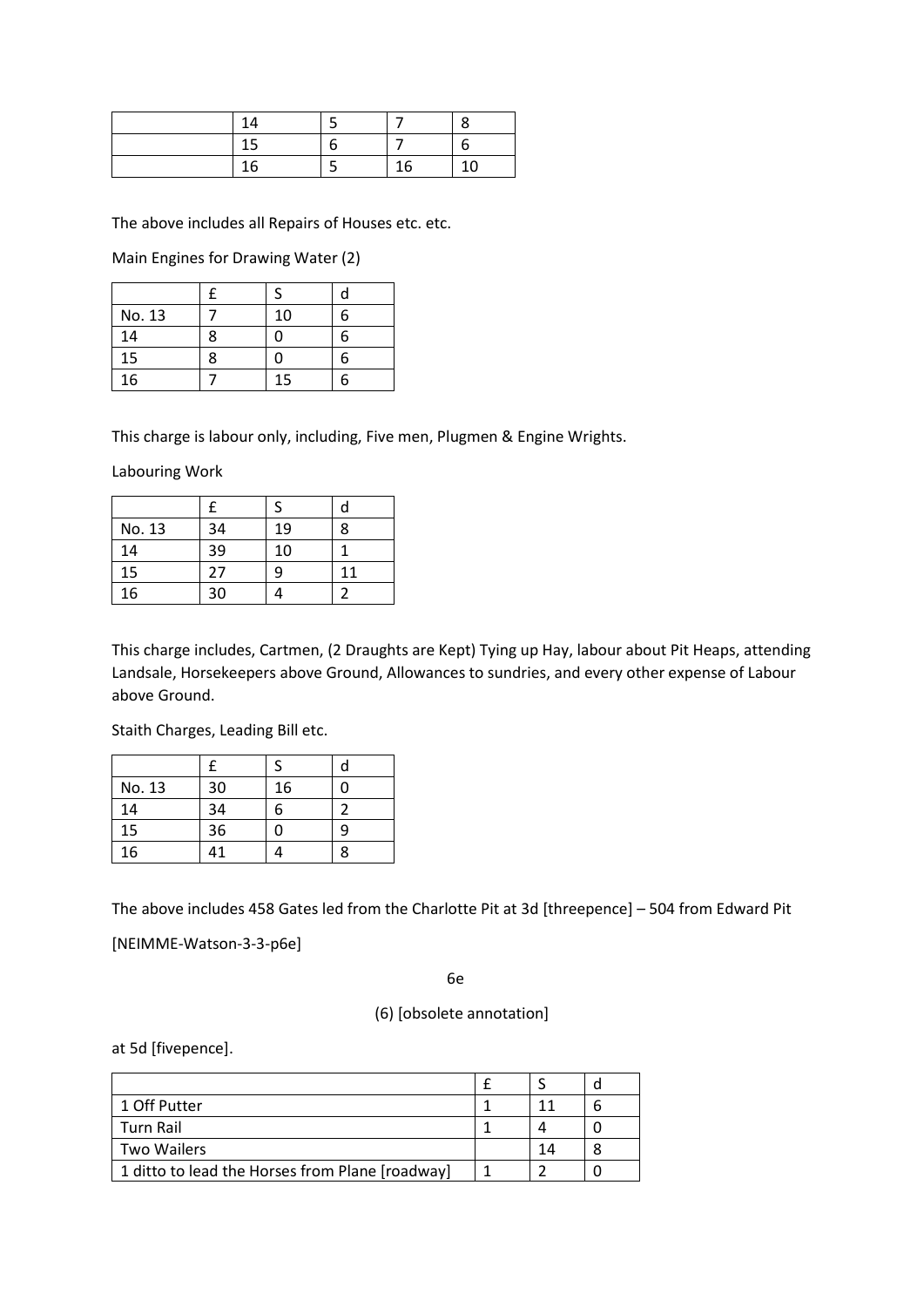| Making in 2s/- [two shillings] per Keel       | າລ |  |
|-----------------------------------------------|----|--|
| Allowances to Keelmen for Glasshouse & Smalls |    |  |
| Trimming                                      |    |  |
|                                               |    |  |

House Rent 22£ per annum

12 Horses employed underground

2 Draughts

8 Waggon Horses

1 Crab etc.

3 for occasional employment

|                                                                  | f   | S  | d |
|------------------------------------------------------------------|-----|----|---|
| [?Cess's?] [an assessed tax], Taxes, Statute Duty, Insurances on | 12  | 12 | 3 |
| Premises                                                         |     |    |   |
| Poor Rate, 5 Assessments at 22/4/8                               | 111 | 3  | 4 |
| <b>Tenants Duty for House</b>                                    | 24  | 0  | 8 |
| Damages Ground                                                   | 96  | 3  | 4 |
| Property Tax                                                     | 192 | 12 | ∩ |
| <b>Bye Ways</b>                                                  | 3   | 16 |   |
| Statute Duty is always wrought by the Draughts                   |     |    |   |
| The above for one year 1813                                      | f   |    |   |
| Binding and Expenses attending the same 1813                     | 194 | 16 | 3 |

[NEIMME-Watson-3-3-p6f]

6f

(7) [obsolete annotation]

Agency and Office Expenses:

| Mr Stanton             | 100 £ |           |
|------------------------|-------|-----------|
| Mr Hepple              | 100   |           |
| Mr Buddle              | 100   | per Annum |
| Agent in London        | 50    |           |
| <b>Office Expenses</b> | 50    |           |

60 Acres of Land attached to the Colliery at a Rent of £300 per Annum, and the Expenses attending the same are included in the Article of labour.

Colliery Rent 11,00 [sic] £ per Annum.

Term 38 years from the 12<sup>th</sup> of August 1791

1791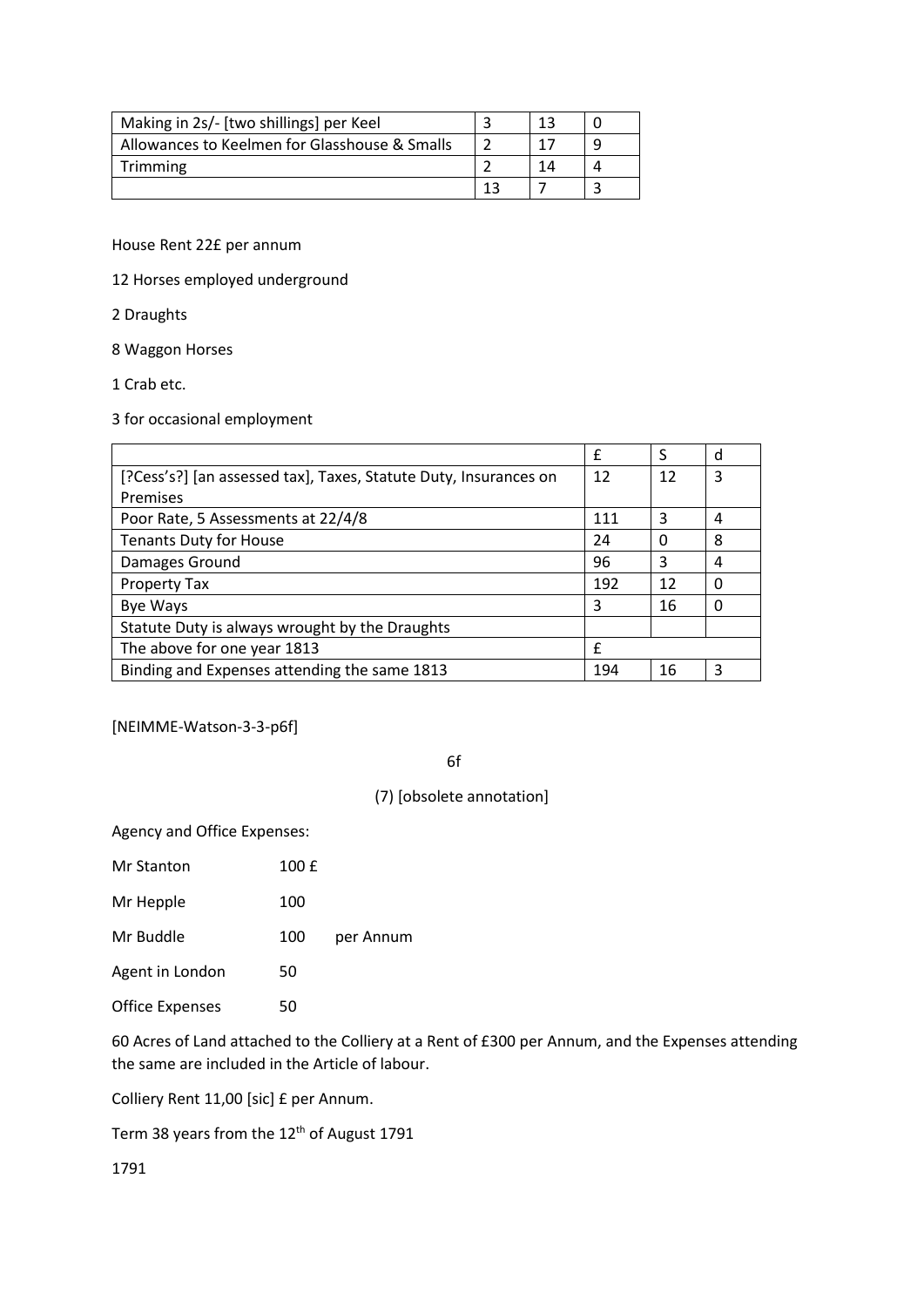[plus] 38

[=] 1829

[minus] 1814

[=] 15 years yet to go from 12<sup>th</sup> August 1814

| Mrs Adair      | $5/6$ <sup>th</sup> | 916   | 12 |  |
|----------------|---------------------|-------|----|--|
| Sir I Swinburn | $1/6$ <sup>th</sup> | 183   |    |  |
|                |                     | £1100 |    |  |

For which 785<sup>5/7th</sup> Tens of Coals are allowed to be wrought of 440 Bolls each for overworkings 28s/-[twenty-eight shillings] per Ten.

The Rent is paid on the workings

12 Tens allowed for Engines etc. annually.

[NEIMME-Watson-3-3-p6g]

6g

## (8) [obsolete annotation]

Tradesmen's Bills

|      |      | $\overline{\phantom{0}}$ |      | . .  | ັບ             |
|------|------|--------------------------|------|------|----------------|
| 1812 | 4868 | 12<br>∸                  | 1813 | 4196 | $1\frac{1}{2}$ |
| 1810 | 5161 | 12<br>ᅩ                  | 1811 | 3579 | $\circ$        |

Working Charges for 4 years

|      |       |   |      |       | ັບ             |
|------|-------|---|------|-------|----------------|
| 1810 | 16489 | u | 1811 | 13335 | $6\frac{1}{2}$ |
| 1812 | 14664 | u | 1813 | 12697 | $\overline{a}$ |

#### 7 Acres of Land in Tillage

| 1810                         |  | £     | S  | d      | £     | S              | d  |
|------------------------------|--|-------|----|--------|-------|----------------|----|
| Received for Coals this year |  |       |    |        | 26479 | 10             | 4  |
| <b>Working Charges</b>       |  | 16489 | 6  | 4      |       |                |    |
| Tradesmens Bill              |  | 5161  | 12 | 6      |       |                |    |
|                              |  | 21650 | 18 | 10     |       |                |    |
|                              |  |       |    | Profit | 4828  | 11             | 6  |
| 1811                         |  | £     | S  | d      | £     | S              | d  |
| Received for Coals this year |  |       |    |        | 24182 | 13             | 7  |
| <b>Working Charges</b>       |  | 13335 | 7  | 6      |       |                |    |
| <b>Tradesmens Bill</b>       |  | 3579  | 7  | 8      |       |                |    |
|                              |  | 16914 | 15 | 2      |       |                |    |
|                              |  |       |    | Profit | 7267  | 18             | 5  |
| 1812                         |  | £     | S  | d      | f     | S              | d  |
| Received for Coals this year |  |       |    |        | 24430 | $\overline{2}$ | 10 |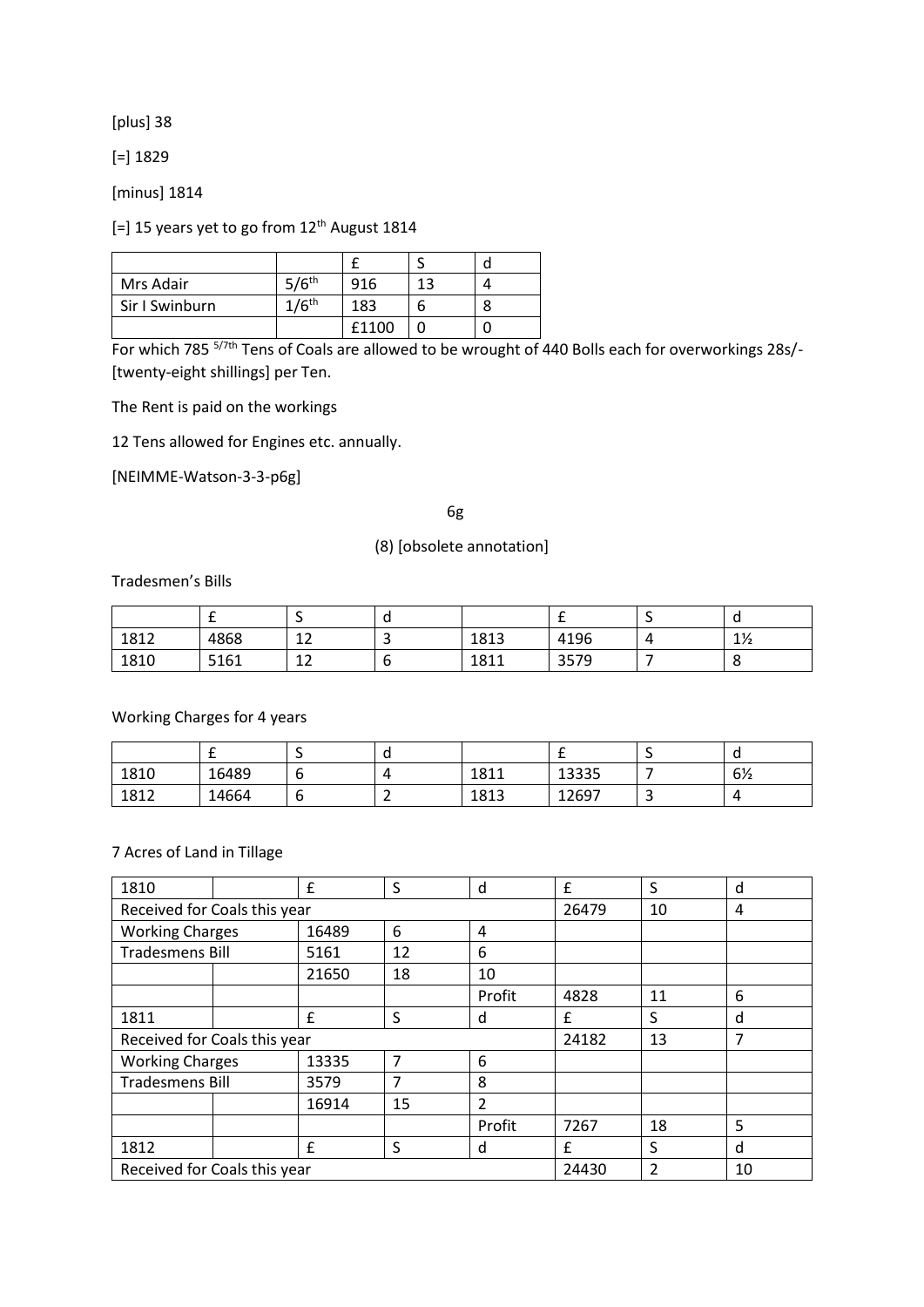| <b>Working Charges</b>            |  | 14664 | 6  | 2      |       |    |   |
|-----------------------------------|--|-------|----|--------|-------|----|---|
| <b>Tradesmens Bill</b>            |  | 4868  | 12 | 3      |       |    |   |
|                                   |  | 19532 | 18 | 5      |       |    |   |
|                                   |  |       |    | Profit | 4897  | 4  | 5 |
| 1813                              |  | f     | S  | d      | f     | S  | d |
| Received for Coals this year      |  |       |    |        | 21461 | 2  | 9 |
| <b>Working Charges</b>            |  | 12697 | 3  | 4      |       |    |   |
| <b>Tradesmens Bill</b>            |  | 4196  | 4  | 1      |       |    |   |
|                                   |  | 16893 | 7  | 5      |       |    |   |
|                                   |  |       |    | Profit | 5567  | 15 | 4 |
|                                   |  |       |    |        | 22961 | 9  | 8 |
| Average of 4 years Annual Profits |  |       | /4 | 5640   |       | 5  |   |

[NEIMME-Watson-3-3-p6h]

6h

Dec'r 31st 1813

Valuation of Stock at Benwell

| <b>Total Amount</b> |  |  |
|---------------------|--|--|

|                                  |       |     | c |
|----------------------------------|-------|-----|---|
| Live and using Stock             | 3335  |     |   |
| Coals resting at Staith          | 1219  | 11  |   |
|                                  | 4454  | 12  |   |
| Engines and other dead Stock     | 11582 | 10  |   |
| Dead Stock/ Dwelling Houses etc. | 3151  | 10  |   |
|                                  | 19288 | 1 7 |   |

[NEIMME-Watson-3-3-p6i]

6i

Benwell Coll'y [Colliery] Valuation 15<sup>th</sup> Feb'y 1814

For Messrs Atkinson & Harrison [?Hons?]

[NEIMME-Watson-3-3-p7]

7

Willington 21<sup>st</sup> February 1814

Valuation of Benwell Colliery, Calculating that 27,500 Chaldrons of Coals will be vended annually; by working which, these will be 2,500 Chaldrons of small Coals made and consumed by the Engines, workmen etc. etc. upon the Colliery making together 30,000 Cha's [chaldrons] for the yearly Working; It appears by [?] much of the Plan, that the produce of Coals from this Colliery from the memory or by account [?], both in the whole Mine & Pillars, (exclusive of Barriers left against the adjoining Collieries) is 358,323 Chaldrons (in the Beaumont Seam) which quantity will supply the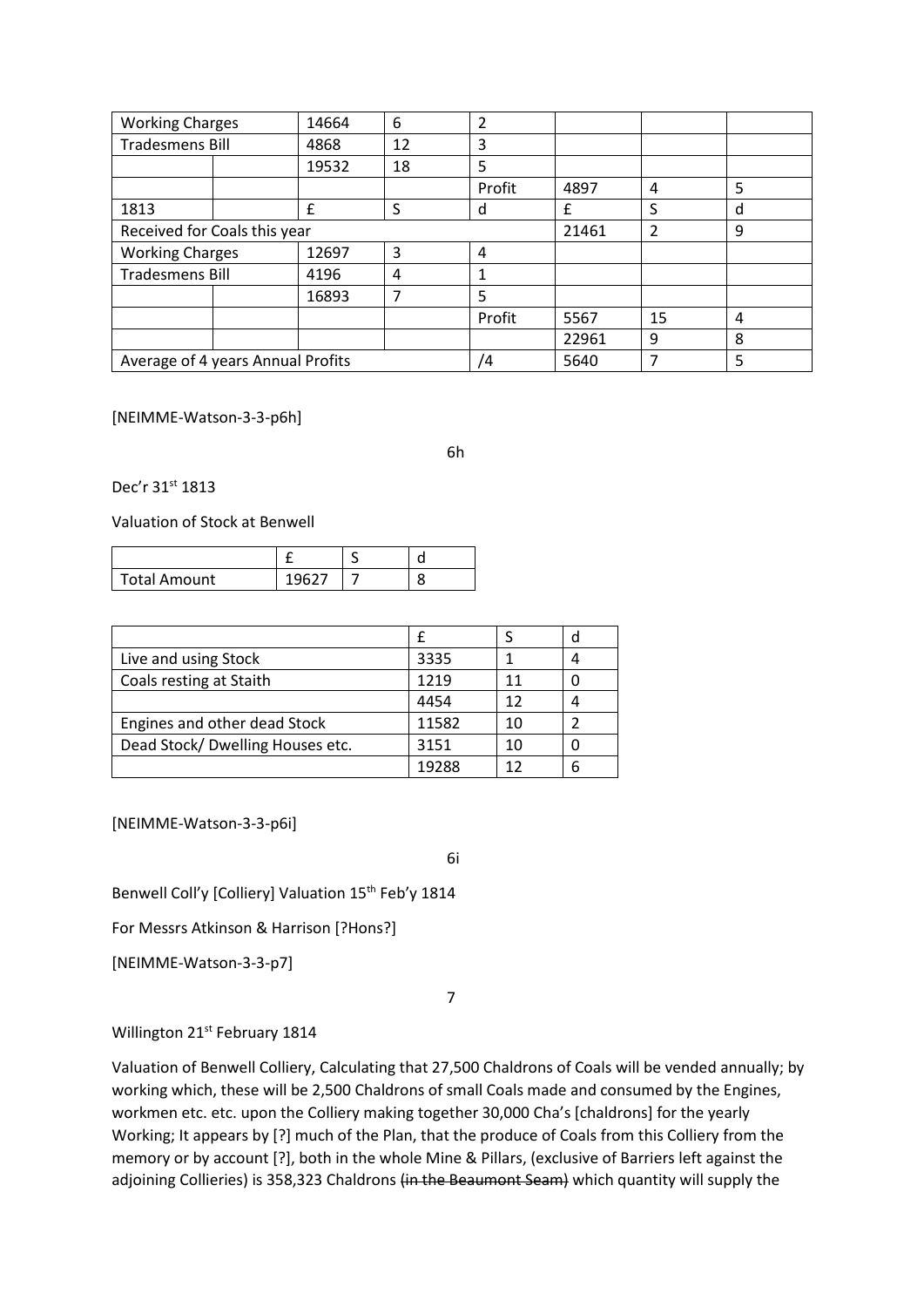above annual Vends and consumption of 30,000 Cha's [chaldrons] for nearly 12 years, and stating that such yearly vends will be disposed of in the following Proportions, and at the Prices stated below, exclusive of Fittage, will give the vend as mentioned [?] viz.

|        |                                   | s/d       | f/s/d        |
|--------|-----------------------------------|-----------|--------------|
| 12,000 | Chaldrons at                      | $24/-$ pp | $14,400/-$   |
| 2,000  | Ditto                             | $22/6$ pp | 2250         |
| 1,500  | Ditto                             | $20/6$ pp | 1537/10/-    |
| 1,200  | Ditto                             | $16/0$ pp | $960/-$      |
| 200    | Ditto                             | $12/0$ pp | $180/-$      |
| 7500   | <b>River Sale</b>                 | $11/-$ pp | $4125/-/$    |
| 3000   | Land Sale                         | $19/-$ pp | $2850/-/$    |
| 27,500 |                                   |           | £26,302/10/0 |
| 2,500  | Consumed by Engines, workmen etc. |           |              |
| 30,000 |                                   |           |              |

[NEIMME-Watson-3-3-p7a]

7a

| Bro't [Brought] Forward | £26,302/10/0 |
|-------------------------|--------------|
| Deduct:                 |              |

The Expense of laying the above Coals on Boards of Keels etc. viz,

|                                |        |              | s/d               |       |           | d | f/s/d      |
|--------------------------------|--------|--------------|-------------------|-------|-----------|---|------------|
| Sea Sale                       | 17,000 | Chaldrons at | 15/6              | 13175 | 0         | 0 |            |
| <b>River Sale</b>              | 7,500  | Ditto        | 15/6              | 5812  | 10        | 0 |            |
| Landsale                       | 3,000  | Ditto        | $14/1\frac{1}{2}$ | 2118  | 15        | 0 |            |
| Cha's [Chaldrons]              | 27,500 |              |                   |       |           |   | £21106/5/0 |
| Leaves an Annual profit of     |        |              |                   |       | £5196/5/0 |   |            |
| £5000/-/-<br>Say annual Profit |        |              |                   |       |           |   |            |

| Considering then the yearly Profit as above, as am Annuity for 12 years, (the time             | £28,300/-/-  |
|------------------------------------------------------------------------------------------------|--------------|
| the Colliery is calculated to last working), allowing a Purchase £14 per cent per              |              |
| annum on the purchase money with the return of the same during the above time                  |              |
| is worth in ready money                                                                        |              |
| Value of the Live or using Stock upon the Colliery & Farms, such as Horses, Hay,               | £3335/-/-    |
| Cork, Oil, Candles, New Timber, Iron etc. etc.                                                 |              |
| Coals resting at the Staith 31 <sup>st</sup> Dec'r 1813, 12,23 Cha's at 17/-, 400 Cha's at 9/- | $f1211/11/-$ |
| Carr'd Forw'd [Carried Forward]                                                                | £32,854/11/- |

[NEIMME-Watson-3-3-p7b]

7b

| Bro't Forw'd [Brought Forward]                                                  | £32,854/11/- |
|---------------------------------------------------------------------------------|--------------|
| Value of the Stock, such as Engines, Machines, Waggon Way & Waggons, etc. etc., | $E11.600/-$  |
| valued at                                                                       |              |
| As a current going Colliery, but is supposed, will only bring                   | $E6,600/-$   |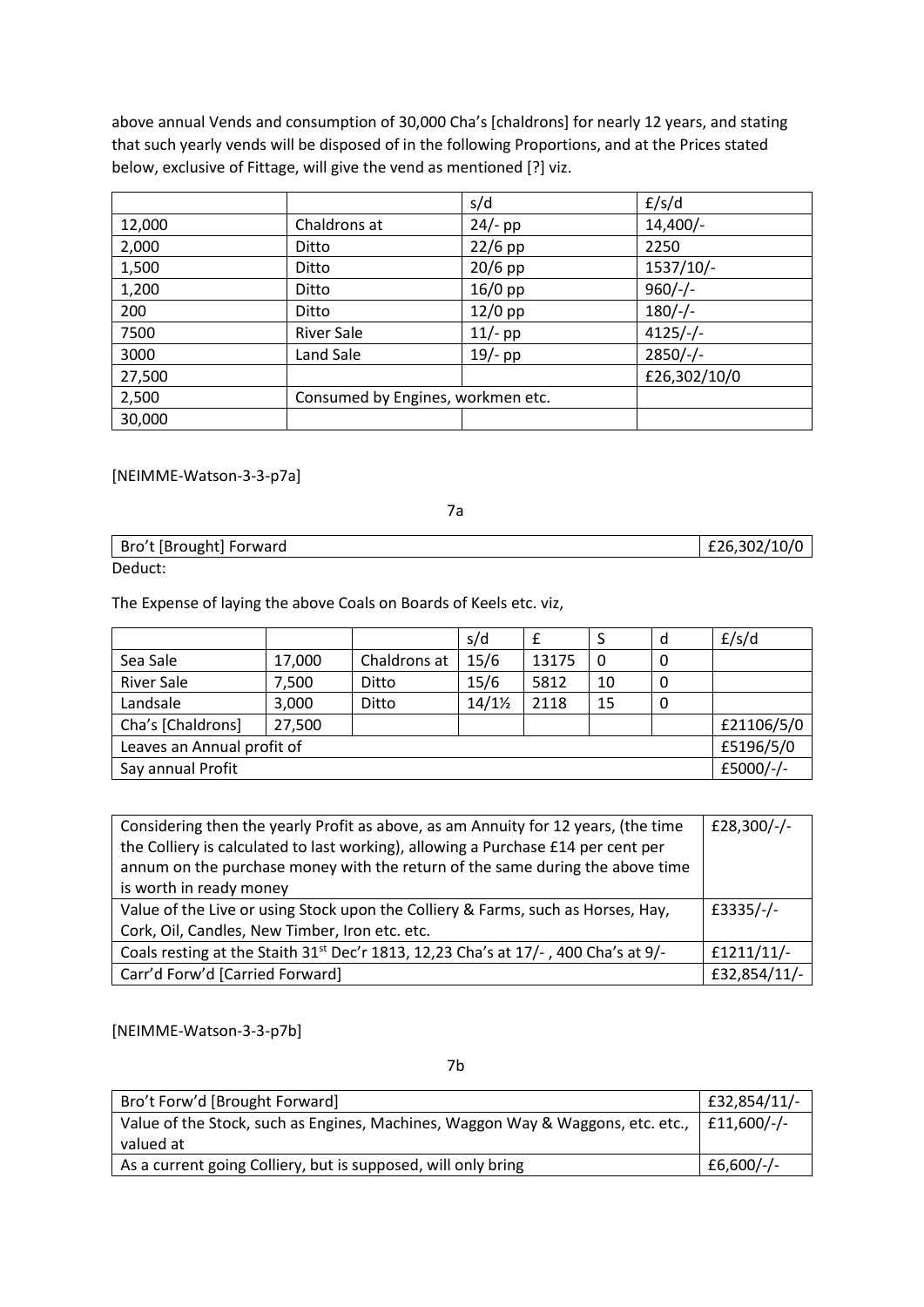| When such Stock has to be disposed of at the conclusion of the Colliery which | £3,500/-/-   |
|-------------------------------------------------------------------------------|--------------|
| sum is now worth, allowing a Purchase, 5£ per cent per Ann'm annum] on the    |              |
| Amo't [amount] of the purchase. Money for such Stock                          |              |
|                                                                               | £36,354/11/0 |

Deduct:

| The Balance of Tradesmens & other debts outstanding against the Colliery $31st$<br>Dec'r 1813                                                        | £919.16.0    |
|------------------------------------------------------------------------------------------------------------------------------------------------------|--------------|
| Expense of reinstating the damaged Grounds after the Colliery is done £480.0.0,<br>12 years hence is now worth                                       | £254.11.0    |
|                                                                                                                                                      | £665.5.0     |
| Value of the Colliery                                                                                                                                | £37,019.16/- |
| N.B. No notice as to value is taken of the farm attached to the forum containing<br>60 Acres, but merely considered as a convenience to the Colliery |              |

[NEIMME-Watson-3-3-p7c]

|                                            | £.s.d      |
|--------------------------------------------|------------|
| Sundry People are Indebted to the Colliery | 6326.1.11½ |
| Debts due to Sundries from the Colliery    | 5406.5.11½ |
|                                            | £919.16.0  |

7c

| Profits Rec'd by Mr Harrison for his 1/13 <sup>th</sup> part of Benwell Colliey in the following<br>years | £.s.d |         |
|-----------------------------------------------------------------------------------------------------------|-------|---------|
|                                                                                                           | 1807  | 400.0.0 |
|                                                                                                           | 1810  | 257.0.0 |
|                                                                                                           | 1811  | 300.0.0 |
|                                                                                                           | 1812  | 100.0.0 |

| If appraised from the Colliery Books that the Coals cost them working in the<br>year | s/d                                        |                  |
|--------------------------------------------------------------------------------------|--------------------------------------------|------------------|
|                                                                                      |                                            |                  |
|                                                                                      | 16/7 per Chaldron                          |                  |
|                                                                                      | 15/8 <sup>3</sup> / <sub>4</sub> per ditto |                  |
|                                                                                      | 1812                                       | $15/3$ per ditto |

[NEIMME-Watson-3-3-p8]

8

Estimate of the Expense of Working Benwell Colliery on a vend of 27,500 Chaldrons annually for which 30,000 Chaldrons must be wrought having 25,00 [2,500] Chd's [Chaldrons ] for supplying the Engines, Workmens Firecoal etc.

The Charge of the Overmens Bills including, Housing, Putting, Narrow work, Driving, Trap Doors, finding Oil and Candles, Overmens & Deputies wages, Banking out, Braking etc. etc. on 18,000 Scores p' ann'm [per annum] or 7204 p' [per] Fortnight of 16 Peck Corves.

|--|--|--|--|--|--|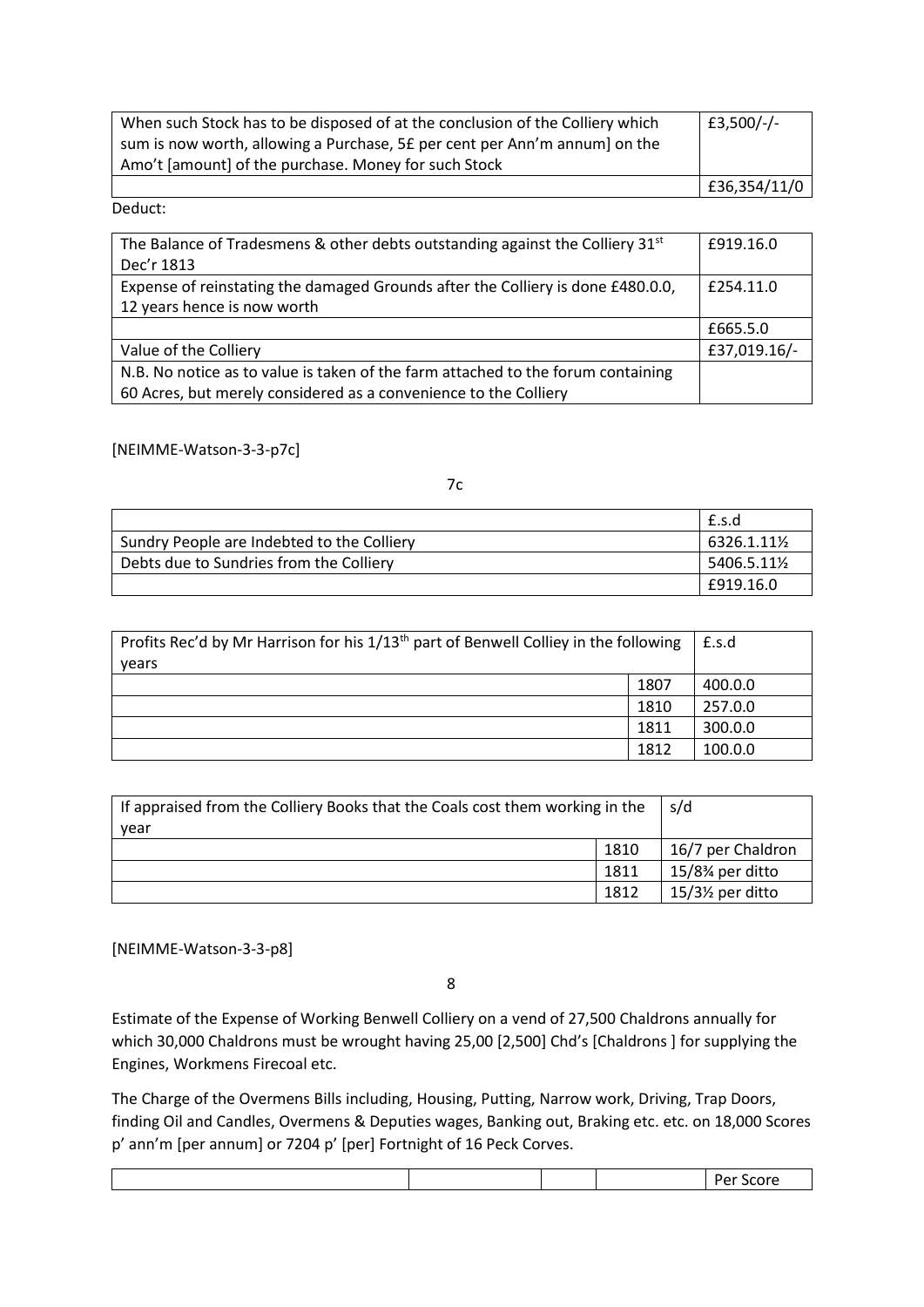|                           | Scores |      | <u>L.J.u</u> | ⊥.ง.น                                                              |
|---------------------------|--------|------|--------------|--------------------------------------------------------------------|
| Wro't [wrought] in 4 Pays | 2597   | Cost | 1075.2.6     | 8.3%<br>$\overline{\phantom{0}}$<br>$\overline{\phantom{0}}$<br>υ. |

|                                                                                                                                                                                                                                                              |                     | f/s/d                 |
|--------------------------------------------------------------------------------------------------------------------------------------------------------------------------------------------------------------------------------------------------------------|---------------------|-----------------------|
| Deduct, the difference in the expense upon the fixed wages, the Scores in<br>the 4 pays being about 70XX {seventy scores] per fortnight of the quantity<br>$4\frac{1}{4}$<br>necessary to be wro't [wrought] to produce 30,000 Cha's [chaldrons]<br>annually |                     | 0/7/11                |
| Shift work, Wastmens Wages, Blowing down Stone to make Height for rolley way                                                                                                                                                                                 |                     |                       |
| [principal horse road]                                                                                                                                                                                                                                       |                     |                       |
| 12 Rolley Horses at 21s/- [twenty-one shillings] for week each including Wear &                                                                                                                                                                              |                     |                       |
| Tear Hay, and Corn equals 25£ 4s/- per fortnight                                                                                                                                                                                                             |                     |                       |
| Timber, Props etc. for every Colliery purpose £800 per annum                                                                                                                                                                                                 | $-/-/10\frac{1}{2}$ |                       |
| Cost from Goods for every purpose 600£ per annum                                                                                                                                                                                                             |                     |                       |
| Carr'd Forw'd [carried forward]                                                                                                                                                                                                                              |                     | £0/11/0 $\frac{1}{2}$ |

[NEIMME-Watson-3-3-p8a]

|                                                                                    |         | f/s/d              |                     |
|------------------------------------------------------------------------------------|---------|--------------------|---------------------|
| Bro't [brought] Forward                                                            |         | £0/11/01/2         |                     |
| Smith, work of every description both above and underground, including Trams,      |         | $-/-/6\frac{1}{4}$ |                     |
| Rolleys, Hauls, Wedges, Hooks & Chains, pick sharpen'g etc. 19£ per fortnight      |         |                    |                     |
| Ropes, Oakum [loose fibre obtained by untwisting old rope] and Hemp [fibre         |         |                    | $-/-/10\frac{1}{2}$ |
| extracted from plant stem and used to make rope], 800£ per annum                   |         |                    |                     |
| Corving                                                                            |         |                    | $-/-/6$             |
| Binding and removing Pitmen 195£ per annum                                         |         |                    | $-/-/2\frac{1}{2}$  |
| Candles, Oil, and Tallow, for all Colliery purposes exclusive of the Oil & Candles |         |                    | $-/-/4$             |
| used by the Overmen underground 300£                                               |         |                    |                     |
| Gunpowder, Bricks & Lime for Stoppings. Paint etc. £110.0.0                        |         |                    | $-/-/1\frac{1}{2}$  |
| <b>Iron for Boilers</b>                                                            | 250£    | 400£               | $-/-/5%$            |
| <b>Nails</b>                                                                       | 150£    |                    |                     |
|                                                                                    | f[s.d]  |                    |                     |
| Sadlery                                                                            | 30.0.0  |                    |                     |
| Horse Drugs & Glaning [gleaning]                                                   | 26.0.0  |                    |                     |
| Insurance                                                                          | 12.16.3 |                    |                     |
| Tins, Lamps, Postage                                                               | 25.3.9  |                    |                     |
|                                                                                    | 94.0.0  |                    | $-/-/1\frac{1}{4}$  |
| Leather, Flannel & Sacks                                                           | 240.0.0 | £360               | $-/-/4%$            |
| <b>Brass &amp; Plumber Work</b>                                                    | 120.0.0 |                    |                     |
|                                                                                    | £.s.d   |                    |                     |
| Surgery                                                                            | 50.0.0  |                    |                     |
| Shovels & Spades                                                                   | 16.0.0  |                    |                     |
| <b>House Rents</b>                                                                 | 22.0.0  |                    |                     |
| [?Cess's?] [an assessed tax], Taxes & Statute Duty<br>139.0.0                      |         |                    |                     |
| Damage Ground                                                                      | 96.3.4  |                    |                     |
|                                                                                    | 323.3.4 |                    | $-/-/4\frac{1}{4}$  |
| Carr'd Forw'd [carried forward]                                                    |         |                    | £0/14/10¾           |

8a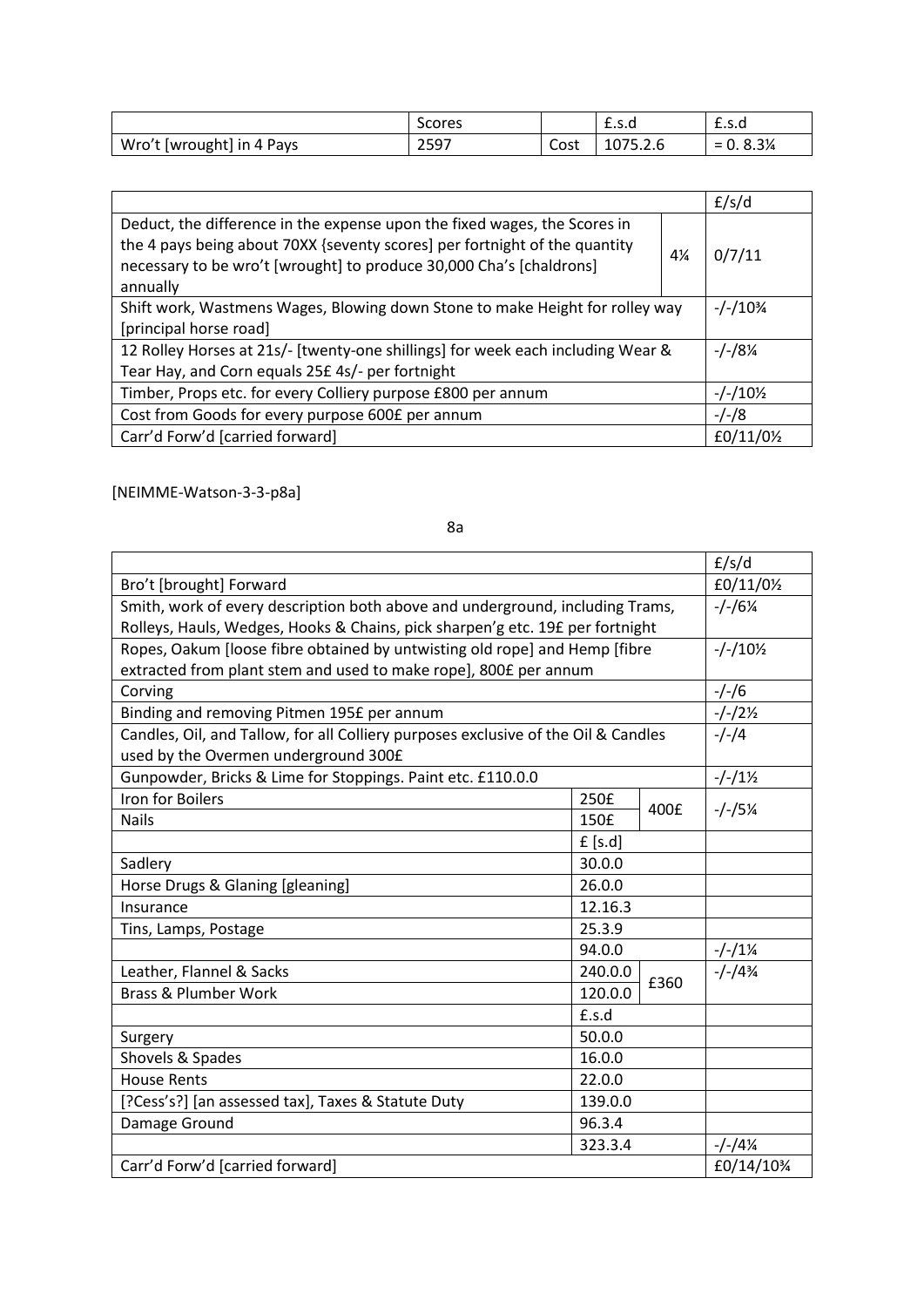|                                                                               |                      | f/s/d                |
|-------------------------------------------------------------------------------|----------------------|----------------------|
| Bro't Forw'd [brought forward]                                                | £0/14/10%            |                      |
| Agency £350, Office expenses & 50, Stationaries 24£ = 424£ per am [per annum] |                      | $-/-/5%$             |
| Repairing Houses, including Bricks, Tyles and Lime 80 per ann'm [per annum]   |                      | $-/-/1$              |
| Labourage & Cartage, Housekeeping etc.                                        | f.s.d                |                      |
| Labourage                                                                     | 33.1.0 per fortnight |                      |
| Carpenter Work & Waggon & Way Wright                                          | 9.16.0               |                      |
| Mason Work                                                                    | 6.0.0                |                      |
| Smiths Day Work repairing Boilers etc.                                        | 3.0.0                |                      |
|                                                                               | £51.17.0             | $-1/5\%$             |
| Working the Main Engine 8£ per pay                                            |                      | $-/-/2\frac{1}{2}$   |
|                                                                               | Per Score            | $f - \frac{17}{1\%}$ |
|                                                                               | Per Chaldron         | $f - / 10/3$         |
| Leading, 8 Horses at £65 per annum which is equal per                         | 0.0.5                |                      |
| Chaldron                                                                      |                      |                      |
| Mans Labour per ditto                                                         | 0.0.4                |                      |
|                                                                               |                      | 0/0/9                |
| Supposing that 1/2 the Quantity Is led from each Pit                          |                      |                      |
| Timber and Iron for Waggon Way and Waggons, (the                              |                      | $-/-/4$              |
| Workmanship included in the Bill for the Wright Work etc.}                    |                      |                      |
| £400 per annum                                                                |                      |                      |
| Carr'd Forw'd [carried forward]                                               |                      | f0/11/4              |

[NEIMME-Watson-3-3-p8c]

8c

|                                                                                   | f/s/d              |
|-----------------------------------------------------------------------------------|--------------------|
| Bro't [brought] Forward                                                           | f0/11/4            |
| Staith Charges, including, Offputter, Turntail, Wailing etc. etc. 14£ per pay     | $-/-/3\frac{1}{2}$ |
| Colliery Rent 28s/ Tin of 440 Bolls for the workings (allowed 120 tins)           | $-1/6\frac{1}{2}$  |
| 2 draught Horses, 1 Crab Horse, 3 Riding Horses etc. 2 Cows £426                  | $-10/3\frac{1}{2}$ |
| Loss by working 2500 Chaldrons of Small Coals which are used for the Engines,     | $-/-/11$           |
| workmen etc.at 10s/3d being the cost of laying them on bank is equal to the Vends |                    |
| Loss by Freighting and extra allowance to Fitters, with some other extra charges  | $-/-/9$            |
| attending of Vending of Coals                                                     |                    |
| Sundry unforeseen Charges                                                         | $-/-/4\frac{1}{2}$ |
| Per Chaldron                                                                      | f0/15/6            |

9h

May 11th 1822

Report on the Stumplewood Mines in the case of Selby v [versus] Adair

[NEIMME-Watson-3-3-p9]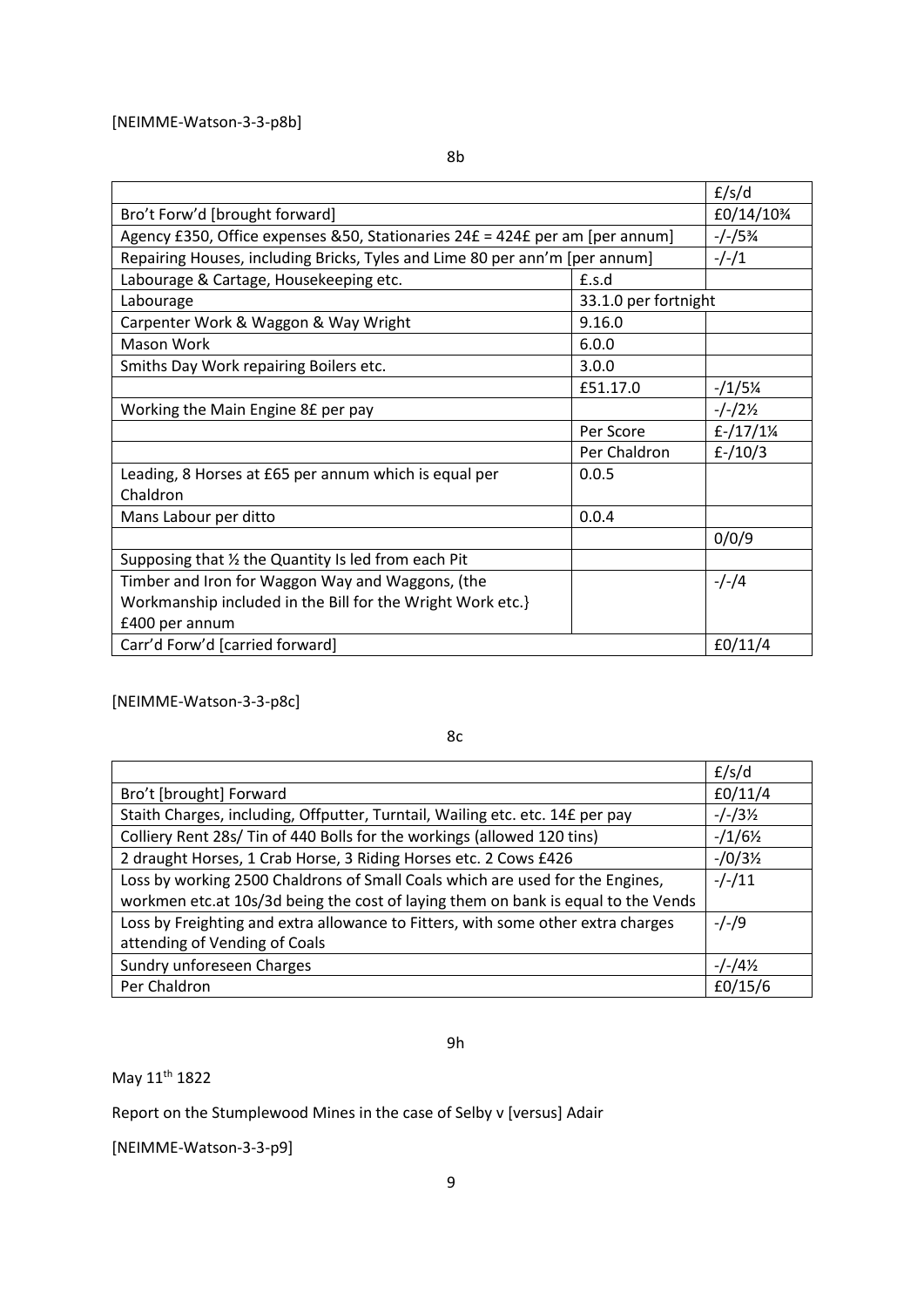To Messrs Thomas Fenwick John Buddle and John Watson

The Coal-mines worked at Benwell Colliery comprise the Coal-mines in the district of Benwell and Stumplewood all in the same manor of Benwell and the Coal-mines in the district of Stumplewood are in extent about 1/7th of the whole. Mr & Mrs Adair and Sir John Swinburne are entitled to the Mines in the district of Benwell. Mr & Mrs Adair being entitled to 5/6<sup>ths</sup> and Sir John Swinburne to the remaining 1/6<sup>th</sup>. Mr & Mrs Adair being entitled to 2/3<sup>rds</sup> of the Coal-mines in Stumplewood and Mr & Mrs Adair having been entitled at one time to the Soil and Stone in the whole of these two districts are possessed by reservation of the fullest powers for winning working and vending the Mines Mr and Mrs Selby are entitled to the remaining 1/3<sup>rd</sup> of the Coal-mines of Stumplewood, but with no other powers than merely to sink a Pit and draw up the Coal, having never had any Interest in the Soil or Stones. In the year 1789 Mr & Mrs Adair and Sir John Swinburne demesned [transfer of possession of land] the whole of the Mines at Benwell and Stumplewood to Mr Surtees Esq. and they being ignorant of the Title of Mr and Mrs Selby to any part and the district of Stumplewood lying to the extreme dip the Engine Pit was placed in Stumplewood by which the Mine of Stumplewood was won and by means of Drifts driven from Stumplewood into Benwell (partly however through Stone) the Mines of Benwell were also won by the Same Engine. The Coal of Stumplewood as well as part of the Coal of Benwell was also brought to Bank in the district of Stumplewood.

The following questions have arisen between Mr & Mrs Adair and Mr and Mrs Selby on which your Sentiments as are

[NEIMME-Watson-3-3-p9a]

9a

perceived Viewers of Collieries are requested by the former.

1<sup>st</sup> Seeing that Mr and Mrs Selby could not have brought their Share of the Coal of Stumplewood to market without the Aid of the Powers vested in Mr and Mrs Adair, what in your opinions is a fair compensation to Mr and Mrs Adair for the privilege of Heap room, Wayleave, Staith room, and the liberty of erecting workmens Houses and other Buildings for working leading and vending the Mines of Stumplewood and be pleased to distinguish the Amount of Compensation for each of the privileges respectively.

2<sup>ndly</sup> Is the district of Stumplewood sufficiently large to have borne the expense of a Separate Winning and if Mr and Mrs Adair had put down the Engine Pit in Benwell could the Stumplewood Mine have been won at all, but must it not on the contrary have been unproductive.

3<sup>rdly</sup> In this peculiar can considering that the Owners of the Benwell Mine have by the Winning in Stumplewood brought to Market Coal that must otherwise have lain dead, are you of opinion that the usual Outstroke and Shaft rents are fairly payable by the Owners of the Mine of Benwell to the Owners of the Stumplewood Mine, presuming that the latter had a sufficient Interest in the Mine to grant those liberties without calling in Aid the powers which Mr and Mrs Adair had obtained by their profits of the Soil.

4<sup>th</sup> In the present case as stated in the Outset Mr and Mrs Selby are entitled to merely one third of the Coal mines in Stumplewood and have not nor will had any Interest in the Soil or Stones, which belonged to Mr & Mrs Adair who reserved the necessary Powers over them, so that as soon as the Coal is removed the Interest of Mr and Mrs Selby is at an end, and the Outstrokes or Drifts through which a communication is made with Benwell are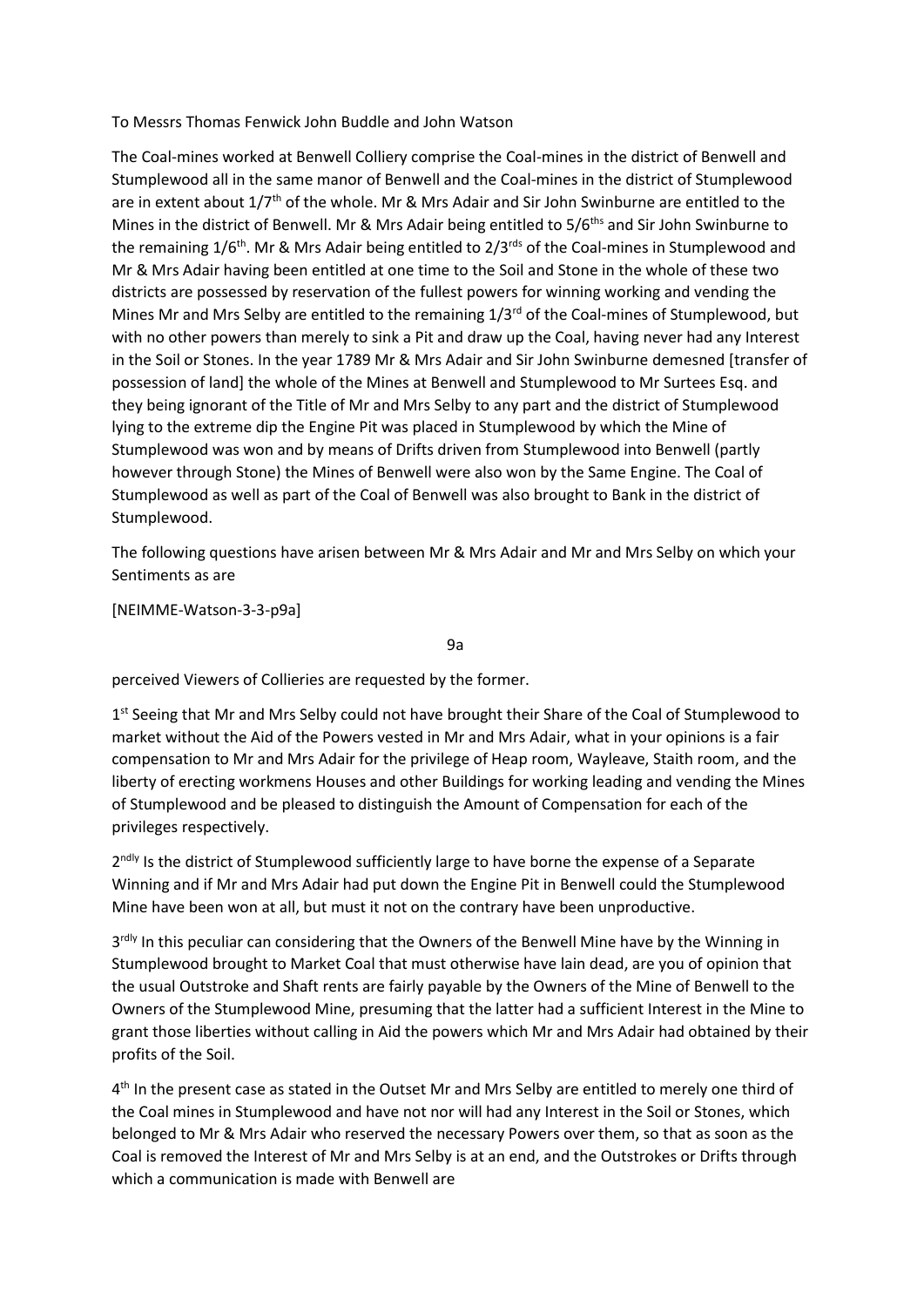[Outstroke - a privilege permitting coals to be brought from one property and drawn to the surface at another]

(2) [obsolete annotation]

[NEIMME-Watson-3-3-p9b]

9b

partly driven through Stone and not through Coal as the Plans submitted to you show. Do you know a Case of a Similar Sort in the Coal-trade in the Proprietor of a Mine Situated as Mr Selby is has been paid for Outstroke and Shaft rent.

5<sup>th</sup> Supposing Mr and Mrs Selby to be entitled to some portion of the usual Outstroke and Shaft rent you will be please to ascertain how far the Outstroke Drifts or Adits [entrance to a mine] by which the Mines of Benwell have been now which have been made through Stone or Soil, though for those which have been made through Coal have suspiciously contributed to the winning of Benwell and state your opinion of the proportions in which the Rents should be divided between those entitled to grant the privileges through the Stone and Soil and those entitled to grant the privileges through the Coal.

6<sup>th</sup> You are requested to state whether in the Collieries on the River Tyne it is more usual to reserve 2s/6d or3s/- [two shillings and sixpence or three shillings] for Outstroke rent, and a Shaft rent, and presuming that an Outstroke rent and a Shaft rent were payable for the Coals of Benwell won thro' Stumplewood what should be the Amount of those rents respectively considering the quality and Situation of the Mine.

7<sup>th</sup> Several persons have sworn that, according to the Custom of the Coal Trade an allowance of 3s/ [three shillings] [per] Ten of Coals for Outstroke or Adit rent & 3s/ [three shillings] [per] Ten of Coals for Shaft rent for the Coals wrought and gotten out of Stumplewood Colliery which are not as you have seen worked by means of such Outstroke ought to be made by Mr and Mrs Selby for the power and privilege of working the Coal of Mr and Mrs Adair and Mr and Mrs Selby in Stumplewood. Do you know any Custom in the Coal-trade which will justify such an Allowance in a case like the present.

8<sup>th</sup> The Same Persons have sworn (we presume inadvertently) that by

[Outstroke - a privilege permitting coals to be brought from one property and drawn to the surface at another]

(3) [obsolete annotation]

[NEIMME-Watson-3-3-p9c]

9c

the custom in the Coal-trade the whole of the Rents payable for the facilities are payable to the Plts [plaintiffs] Mr and Mrs Selby forgetting that Mr & Mrs Adair are themselves entitled to 2/3rds of the Rents (if any are payable at all) you are requested to say whether any such Custom exists as is stated by these persons.

9<sup>th</sup> The Same persons have Sworn "That the Proprietors of the Stumplewood and Benwell Coll's [collieries] are also entitled under and by virtue of the Lease of the Colliery to Messrs Surtees & Co. & according to the Custom of the Coal-trade to a certain rent or annual Payment from the Lessee or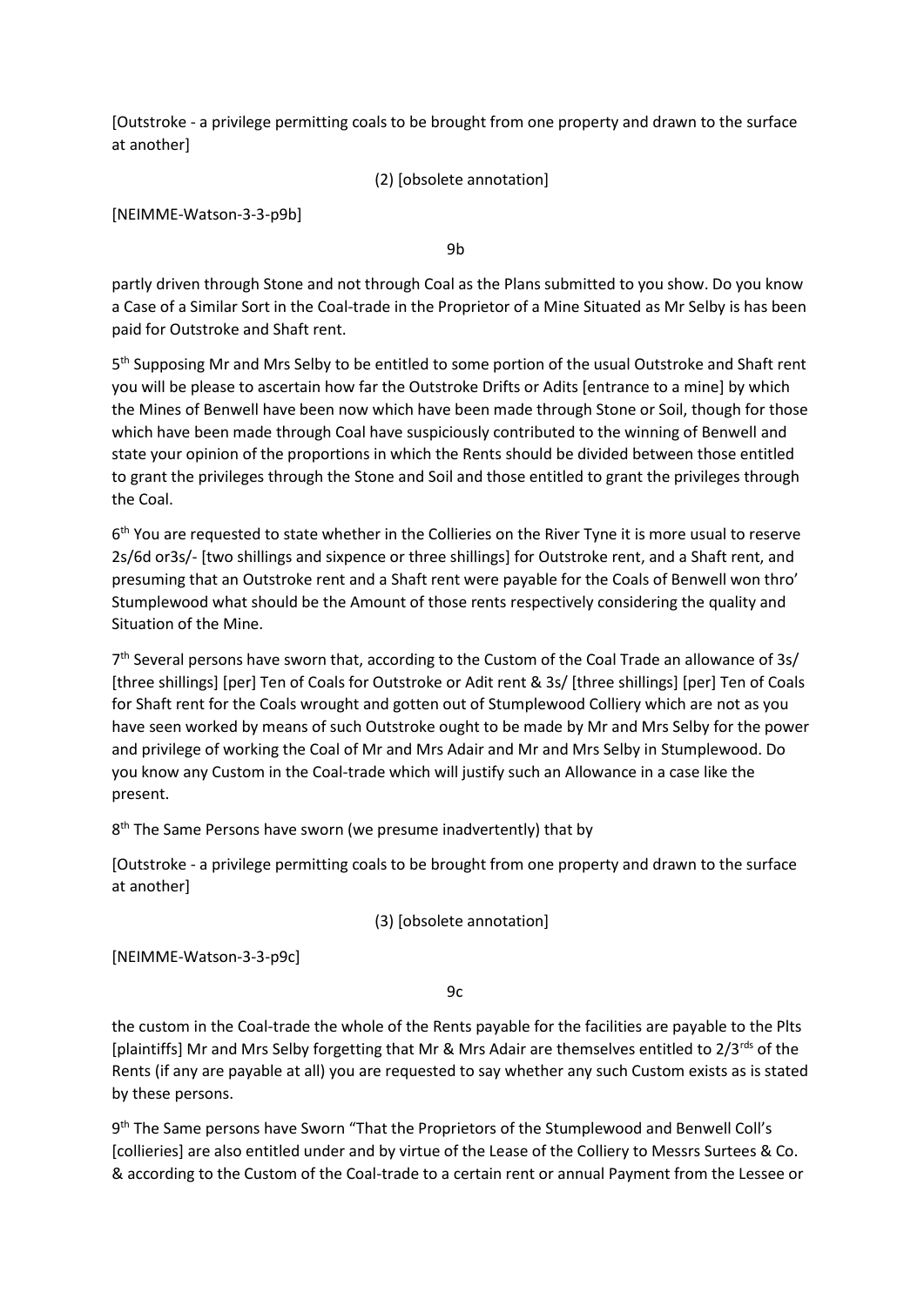Lessees thereof for or on account of the said Coal mines of Stumplewood whether they shall be wrought or not". And on this a fraction Mr and Mrs Selby have founded an Annual Charge against Mr and Mrs Adair of a proportion of the certain rent of the Colliery from August 1805 when the Stumplewood Mine being exhausted ceased to be worked. Is it not usual in all colliery Leases to provide that the certain rent should cease as soon as the Cola is exhausted and Do you conceive there is any Custom in the Coal-trade by which Mr and Mrs Selby are entitled to participate in the certain rent for Benwell since the Stumplewood Mine was exhausted and if so to what extent are they entitled to participate.

(4) [obsolete annotation]

[NEIMME-Watson-3-3-p9d]

9d

# Newcastle May 11 1822

In compliance with the annexed request the following are our answers to the 9 questions contained therein:

Ans: to Question  $1<sup>st</sup>$  – Presuming as is stated to us that Mr and Mrs Selby have "no other powers than merely to sink a Pit & draw up the Coal" they Mr and Mrs Selby under such Circumstances could not have brought their  $1/3^{rd}$  share of Stumplewood Coal to Market without the Aid and Powers vested in Mr & Mrs Adair, We are of opinion that Mr and Mrs Selby ought to pay unto Mr and Mrs Adair for their 1/3<sup>rd</sup> share of the Coal worked out of Stumplewood for the privilege of the Heap room – comprising the powers and privileges of depositing the Coals on the Surface, erecting trams [flat tub or carriage on which to put the coal] for the necessary separation of the Coal etc. the Sum of 2s/6d [two shillings and sixpence] for every Ten of Coals of 440 Bolls (each Boll containing 30 gallons Winchester measure) And a further Sum of of 2s/6d [two shillings and sixpence] for every Ten of Coals, such measure as aforesaid for their 1/3<sup>rd</sup> share of the Coal led from the Pit or Pits in Stumplewood Colliery by virtue of the Powers vested in Mr & Mrs Adair as a Wayleave Rent. And also a further Sum of one Shilling for every ten of Coals such measure as aforesaid for their 1/3<sup>rd</sup> share of the Coal produced from Stumplewood Colliery which are deposited with or vended from the Staith as a Staith Rent. And likewise a further Sum of one Shilling for every ten of Coals such measure as aforesaid for their 1/3<sup>rd</sup> share of the Coal produced from Stumplewood Colliery for the privilege of renting Workmens and other Houses and building necessary for the carrying on the Colliery at Stumplewood, making in all the Sum of Seven Shillings per Ten.

(5) [obsolete annotation]

[NEIMME-Watson-3-3-p9e]

9e

Ans'r to Question  $2^{nd}$  We are fully of opinion that Stumplewood (which may be about One hundred and thirty Acres) is not a sufficient Fract [fraction] of itself to warrant a Winning of the Beaumont Seam.

If Benwell had been won independent of Stumplewood (as it might have been) Stumplewood must in that case worked by Outstroke either from Benwell or some other adjoining Colliery, and in consequence must have lain unproductive till such workings took place.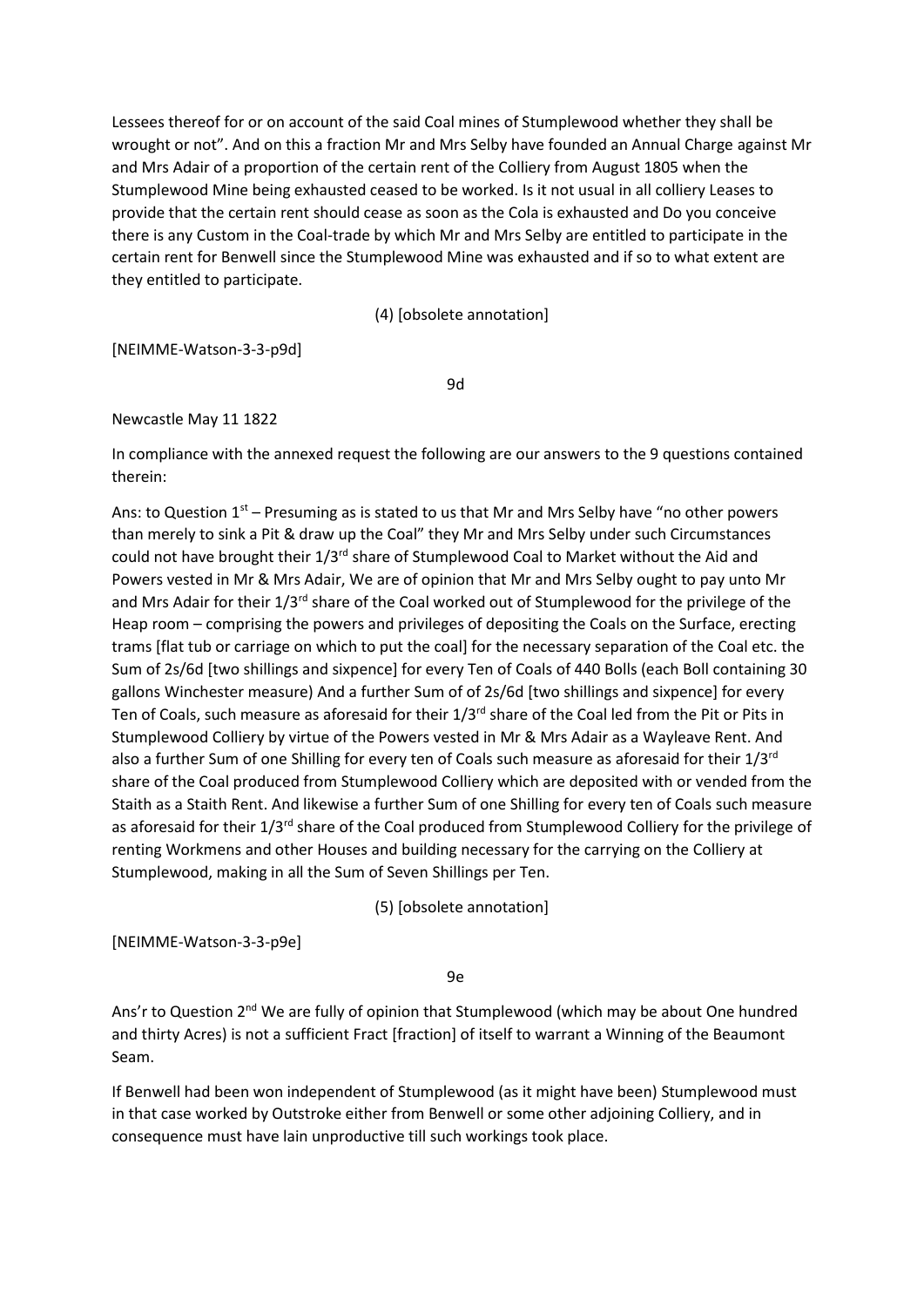Ans'r to Question  $3<sup>rd</sup>$  Notwithstanding the Owners of Benwell Mine have by the Winning in Stumplewood brought to market Coal that must otherwise lain dead and pertaining that the Owners of Stumplewood had a sufficient Interest in the Mine to grant liberty of Outstroke and Shaft Rents, without calling in the Aid of Mr and Mrs Adair. We are of opinion that the Owners of Stumplewood would in that case be entitled to Outstroke and Shaft-rent according to the common Custom of the Coal-trade for all Coals worked out of Benwell Colliery by virtue of such Outstoke and drawn up any of the Pits sunk in Stumplewood excepting any Agreement to the Contrary existed.

But on the other hand considering Mr and Mrs Selby to have no Interest in the Stone or Soil, we suppose they in that case could have no Claim except  $1/3<sup>rd</sup>$  Share of the Outstroke sent.

Ans'r to Question 4<sup>th</sup> In the case of Mr and Mrs Selby having no Interest in the Soil or Stone in Stumplewood and merely holding  $1/3^{rd}$  Share of the Coal-mine therein, We are of opinion that they are only entitled to Outstroke Rent in proportion to the Interest they hold in the Coal-mine, And we doubt not but there are similar Cases in the Coal-trade wherein the Proprietor receives Outsroke rent. But as Mr and Mrs Selby have no Interest in the Soil or Stone We

[Outstroke - a privilege permitting coals to be brought from one property and drawn to the surface at another]

(6) [obsolete annotation]

[NEIMME-Watson-3-3-p9f]

7f [actual annotation]

do not consider them entitled to Shaft Rent

Ans'r to Question 5<sup>th</sup> The communication & water course between Stumplewood and Benwell Collieries is at present and has been for some years inaccessible , the water from Benwell Colliery passing thro' the old washed waste in Stumplewood Colliery to the Pumping Engines there, and from information while Stumplewood Colliery was in working, the passage of the water or Water Course was partly through the Seam of Coal and partly through the Soil or Stone but in what proportion cannot now be ascertained therefore we are of opinion the Outstroke Rent should be divided between the Proprietors of the Mine according to their respective Shares thereof But the Shaft Rent we consider to belong exclusively to Mr and Mrs Adair they having the right of the Soil or Stone.

Ans'r to Question  $6<sup>th</sup>$  In the Collieries on the River Tyne we think it is normal to reserve 2s/6d [two shillings and sixpence] a Ten of 440 Bolls for Outstroke Rent / Shaft Rent then 3s/- [three shillings] for the same privilege. The Outstroke Rent for Coals worked out of Benwell Colliery by virtue of the Winning in Stumplewood and payable to the Proprietors of the Mine we think should be 2s/6d [two shillings and sixpence] a Ten of 440 Bolls such measure as before mentioned which should be divided according to the respective Interest each Proprietor holds of the Mine. The Shaft Rent we also think should be 2s/6d [two shillings and sixpence] a Ten of 440 Bolls such measure as before mentioned which we consider wholly to belong to Mr and Mrs Adair.

Ans'r to Question 7<sup>th</sup> We consider that this Statement arises from a misapprehension of the nature of the joint royalty As all Coals wrought in Stumplewood and drawn to Bank in Stumplewood cannot be in the construction of a working by Outstroke.

[Outstroke - a privilege permitting coals to be brought from one property and drawn to the surface at another]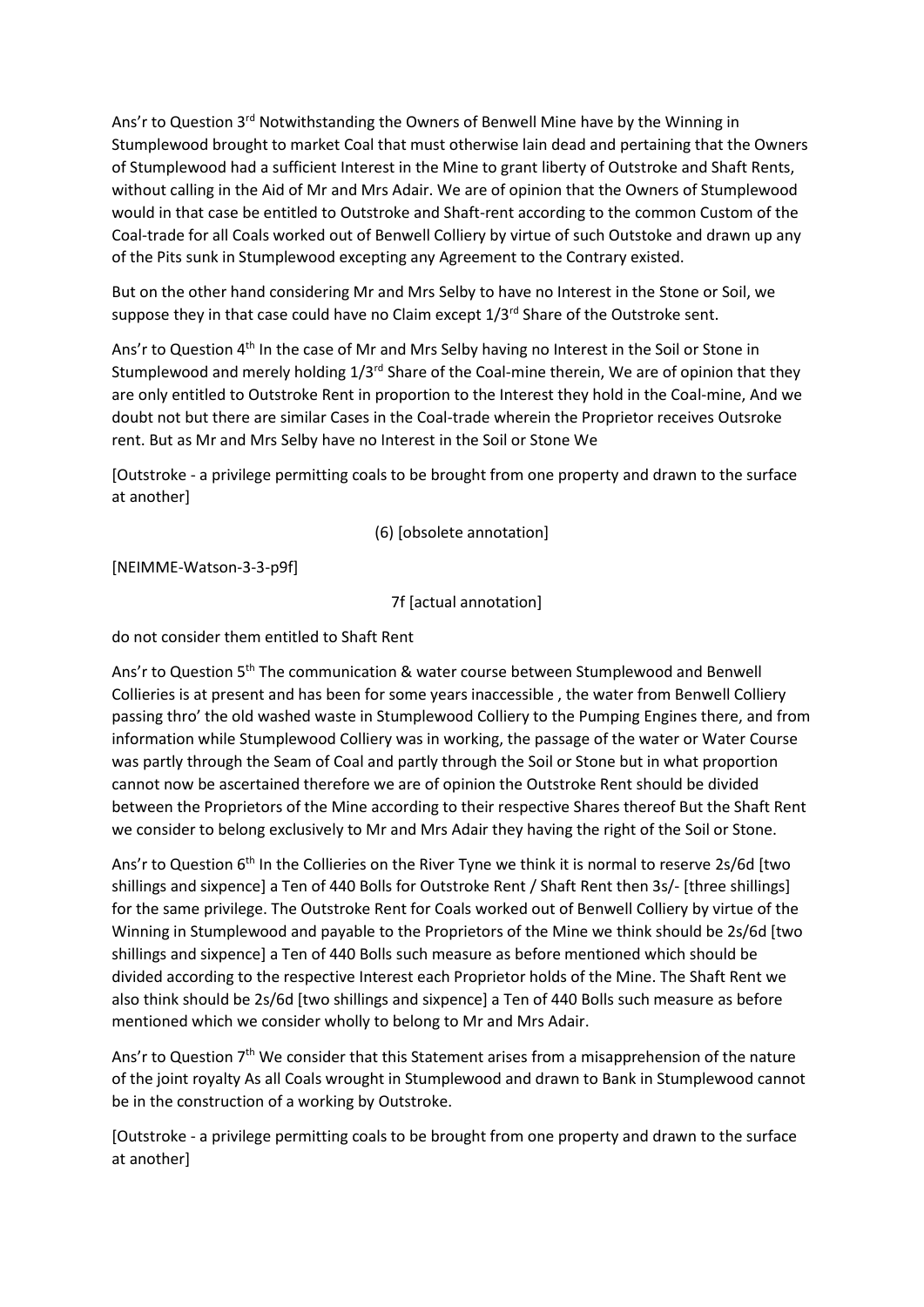(7) [obsolete annotation]

[NEIMME-Watson-3-3-p9g]

7g [actual annotation]

Ans'r to Question  $8<sup>th</sup>$  We are of opinion (which is founded on the Custom of the Coal Trade) that Mr and Mrs Adair are entitled to their proportion of the incumbent winning from the Outstroke into Benwell according to the Interests they hold in Stumplewood and that of Course Mr and Mrs Selby can only be entitled to the Outstroke Rent in

Ans'r to Question 9<sup>th</sup> It is very usual in Colliery Leases to provide that the Certain Rent of the Colliery should cease as soon as the Coal is exhausted on notice being given to that effect to the Proprietor or Proprietors of the Mine. But under the Circumstance of such notice not being given we consider Mr and Mrs Selby are entitled to  $1/7<sup>th</sup>$  of the Certain Colliery Rent considering to be the proportion according to the relative Acres of Stumplewood Benwell Royalties.

[Outstroke - a privilege permitting coals to be brought from one property and drawn to the surface at another] in proportion to their Interest in the Same.

[NEIMME-Watson-3-3-p9h]

[NEIMME-Watson-3-3-p10b]

10b

In'o Clayton Esq.

1822 May 27

W. Fenwick wrote his report

[NEIMME-Watson-3-3-p10]

10

Dipton May 27<sup>th</sup> 1822

Dear Sir,

Herewith you'll have my Report New Seam. I could not have an opportunity of seeing Mr Buddle before today on the subject of the Coll'y [colliery], he being so much engaged at Brancepeth relating Mr Russell's Funeral. You'll have the property to forward the same to gain Further, as he will be looking long for it,

[NEIMME-Watson-3-3-p10a]

10a

but to comply with his Request in seeing Mr Buddle previous to my delivering it, and could not be seen before now.

I am Dr. [Dear] Sir

Your ft. Sev't [faithful servant]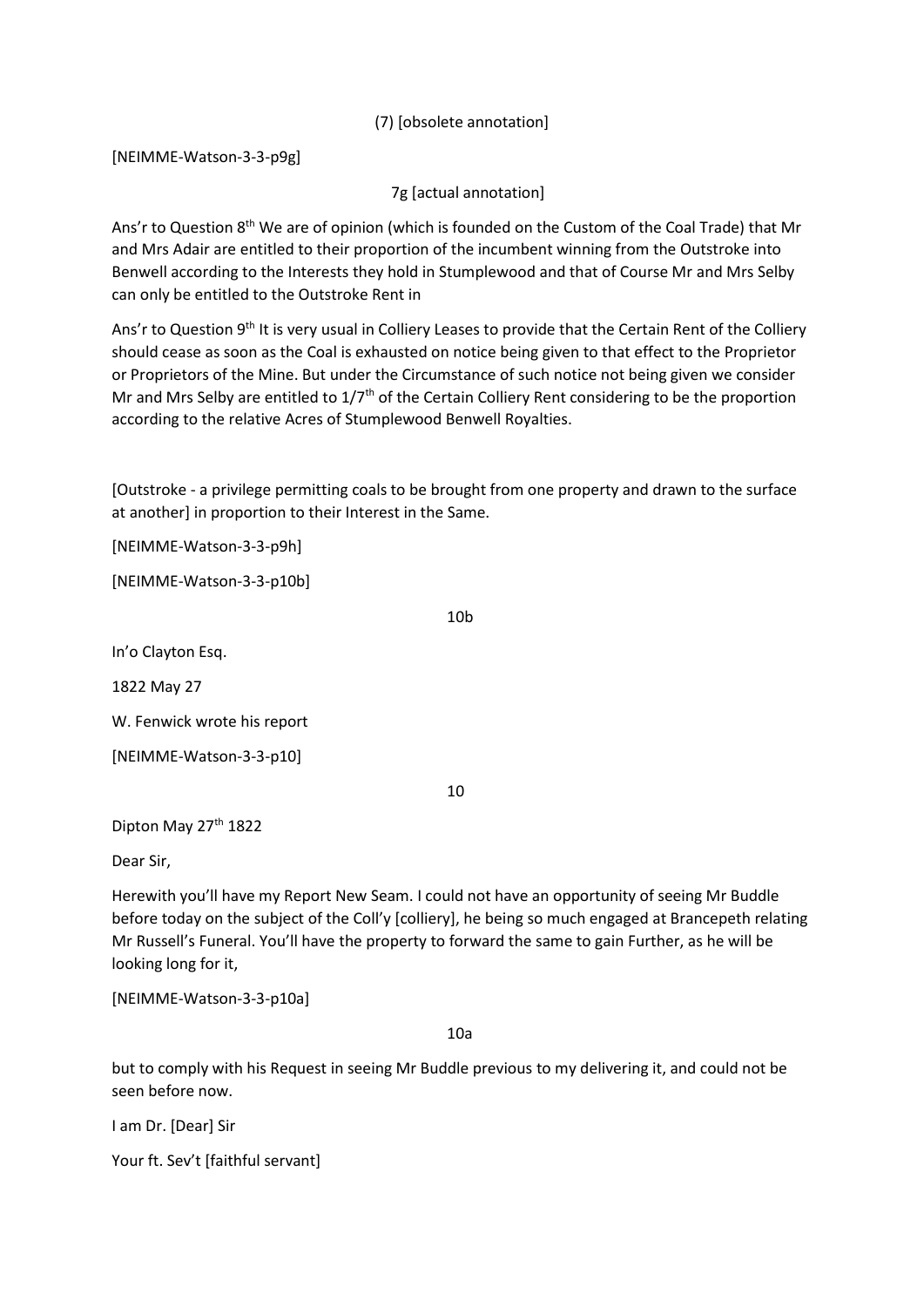Ths [Thomas] Fenwick

# [NEIMME-Watson-3-3-p11c]

11c

Nath'l Clayton Esq. [addressee]

N.Castle

[Date stamp] AU 28, 1822

1822 Aug't

Benwell Colliery Proposal

[NEIMME-Watson-3-3-p11]

11

Copy of Mr Buddle's Proposal etc.

The lessees of Benwell Colliery beg to propose the following Terms to Mr Clayton

 $1<sup>st</sup>$  Lease to be for 21 years from the  $12<sup>th</sup>$  August 1820 – with power to give up at the end of any one year on giving 12 month notice.

2<sup>nd</sup> Rent £1000 certain for the first four years of the term for the privilege of Working and Leading and equivalent number of Tens of best Ship Coals at 28s per Ten, and for Oversea, Glasshouse and Small 15s per Ten to contain 440 Bolls.

3<sup>rd</sup> The lessee to have liberty of making outstrokes into any adjoining Colliery on paying the Lessors 5s/ per Ten for the same.

4<sup>th</sup> For the remaining part of the Term of 21 years, a certain Rent of £150 a year for the privilege of Working and Leading such a quantity of best Ship Coals at 25s per Ten and Oversea, Glasshouse and Small at 14s per Ten together with any Outstrokes at 5s per Ten as are altogether equal to the certain Rent of £150 per Annum – and a further Rent of 25s/, 14s/, &5s/ as above stated for overworkings, the above Rents to be paid on such Coals only as one actually led for sale. The Engines and Workmens Coals to pay no Tentale [tonnage rent].

[NEIMME-Watson-3-3-p11a]

11a

5<sup>th</sup> The Lessees may reserve the power to Win and Work the Seam od Coal under the Beaumont Seam, also such Pits as are not used by the Lessees in the working of the Beaumont Seam, together with Wayleave [contract allowing access to cross one party's land by another party] and passage along the Lessees Waggonways, also Spoutage [A "spout" is attached to the staiths, by which keels and other small vessels receive their ladings] and deposit for the Coals produced therefrom, with all necessary facilities on paying proper compensation for the same, contributing to the expense of drawing the Water and expense of the Engines, according to the proportion of the Coals wrought by each party respectively, the necessary Erections to be made at the expense of the Lessors.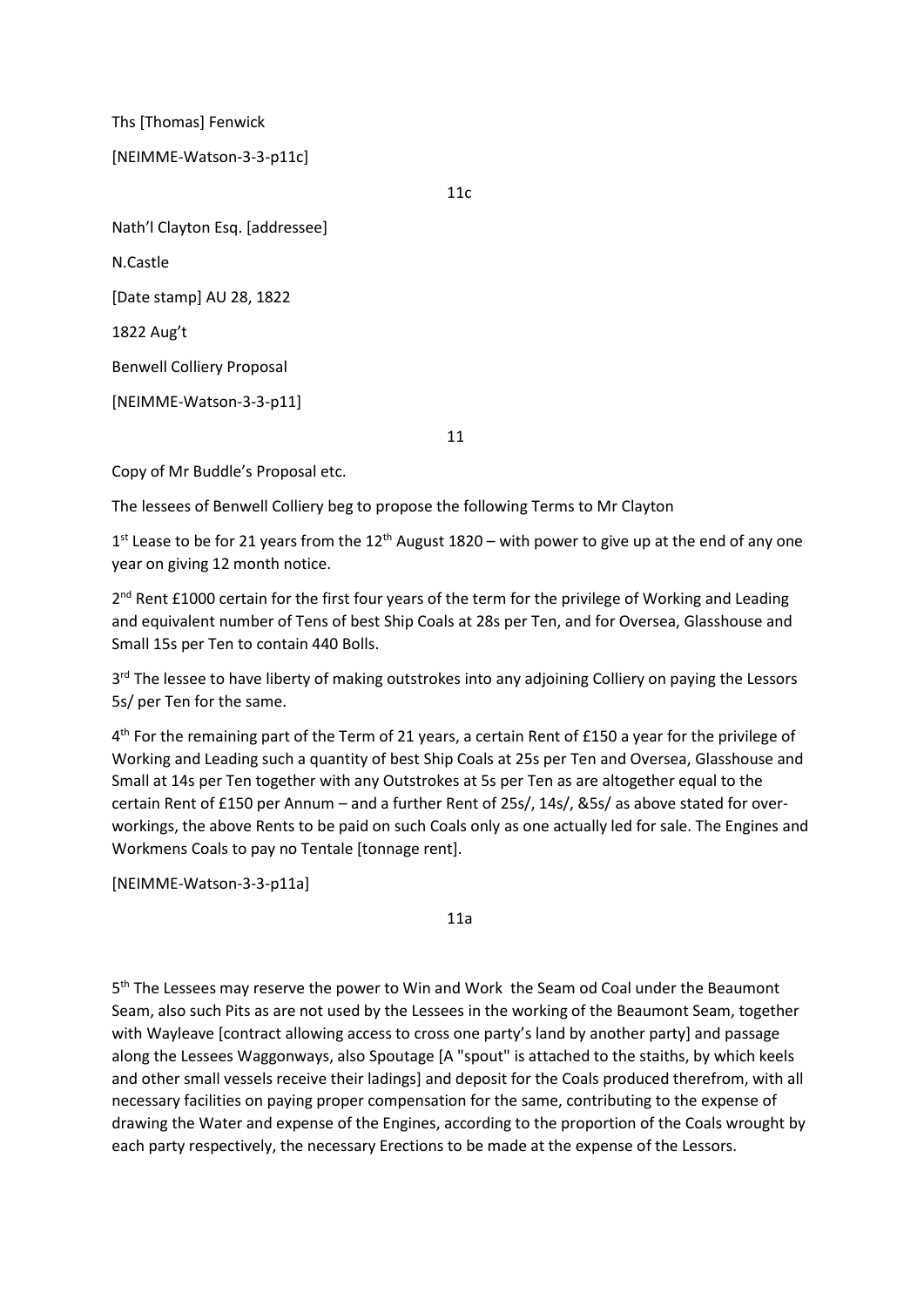6<sup>th</sup> The barrier of 40 yards will be left by the Lessees next any adjoining Boundaries where any Outstroke from Benwell or Stumplewood shall be made, such Outstroke will be made in such a manner as to be effectively stoped up [Stopping, a solid wall built from timber, stone, bricks, blocks or puddled clay across a roadway or entrance to old workings to restrict access of air into the waste to prevent spontaneous combustion and to prevent water and/or gas entering the mine workings] by the Lessees of the Beaumont Seam.

10th August 1822

Signed

John Buddle

From the exhausted state of Benwell Colliery I would advise the Lessors to accede to the above proposal.

Sept 21st 1822

Signed

Thos. [Thomas] Fenwick

August  $10^{th}$  1822 – A copy delivered to Mr Clayton this day when it was agreed that he should accept our notice to quit in 2 Mo's [months].

[NEIMME-Watson-3-3-p11b]

11b

Dipton Aug't 25<sup>th</sup> 1823

Dear Sir,

As the casual settling of Benwell Coll'y [colliery] working is now due, therefore previous to my settling the same, I would like to know, whether the proprietor on the other side were acceded to by you. Your answer at your convenience will much oblige.

Your ft. Sev't [faithful servant]

Tho. [Thomas] Fenwick

[NEIMME-Watson-3-3-p12a]

12a

Nath'l Clayton Esq. [addressee]

Newcastle

1824 Nov 27

Mr Fenwick of Dipton

Benwell Main

[NEIMME-Watson-3-3-p12]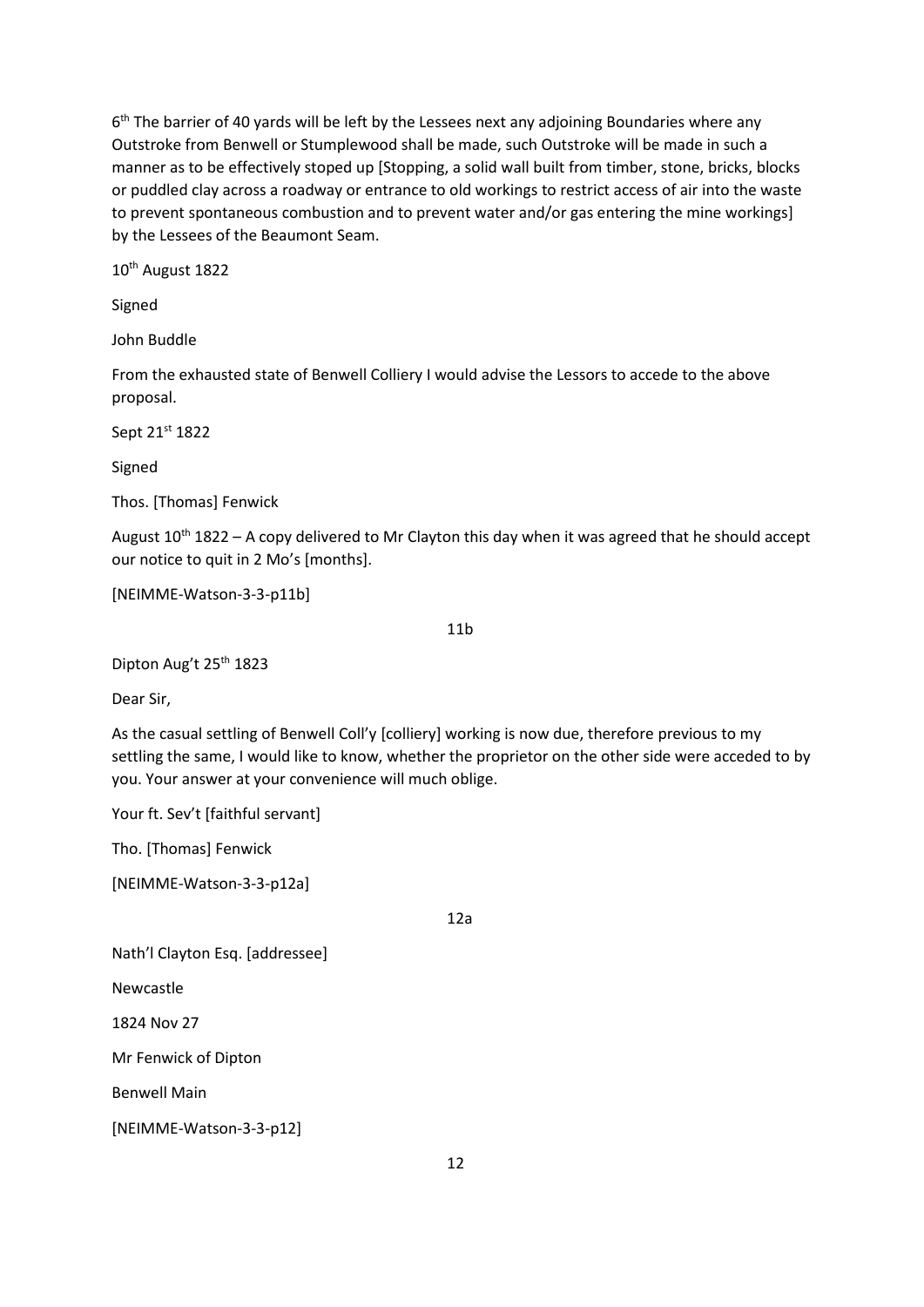Newcastle Nov 27<sup>th</sup> 1824

Dear Sir,

I have seen Mr Buddle today who has named to me a drive to work the Remaining Coal of 60 yds In width next Denton Colliery, to which request I wished to have some time to consider, and particularly to mention the same to you, as the matter is rather urgent I will wait on you on Friday first with the Plan of the Colliery, and explain the matter to you, and also let you have my Ideas on the Subject.

I am Dr. [Dear] Sir

Your ob. Sev't [obedient servant]

Tho [Thomas] Fenwick

[NEIMME-Watson-3-3-p13]

13

Benwell Colliery Feb'y 5<sup>th</sup> 1825

By the Lease of this Colliery, are Barriers of Coal of 60 yards on breadth, is reserved to be left against the workings of East Denton Colliery, which were filled up with Water to the level of the River Tyne may years ago.

As the workings of Benwell Colliery approached this Barrier, an increase of Water flowed in, through fissures in the Roof and Thill or pavement of the Seam, but not through the Coal.

This influx of Water increased so much at one period as nearly to overpower the Benwell Engines, but it lately abated considerably, which induced an opinion that the great body of Water in East Denton Waste had been drawn off by filtration, through the Roof Stone and Thill of the Barrier, and on examining the old Engine Pit at Denton, this was found to be the case, as only 5 Fathoms of water was found remaining in it.

This fact proves that Benwell Engines

[NEIMME-Watson-3-3-p13a]

[BLANK PAGE]

[NEIMME-Watson-3-3-p14]

14

13a

I have perused Mr Buddles opinion relative to the Barrier of 60 yards left as a protection between Benwell and East Denton Collieries - as also his request on behalf of the Lessees of Benwell Colliery working the Barrier.

I certainly agree with Mr Buddle In his statement of the Water in East Denton Waste percolating through the Roof and Thill or pavement of the Seam of Coal now working at Benwell, in so much, as to drain or lay dry the rise or higher part of the East Denton Waste, but I cannot altogether agree with him in thinking the Barrier is now become useless; I admit that 60 yards of Barrier under all circumstances is more than necessary, but its total removal would be in my opinion improper, it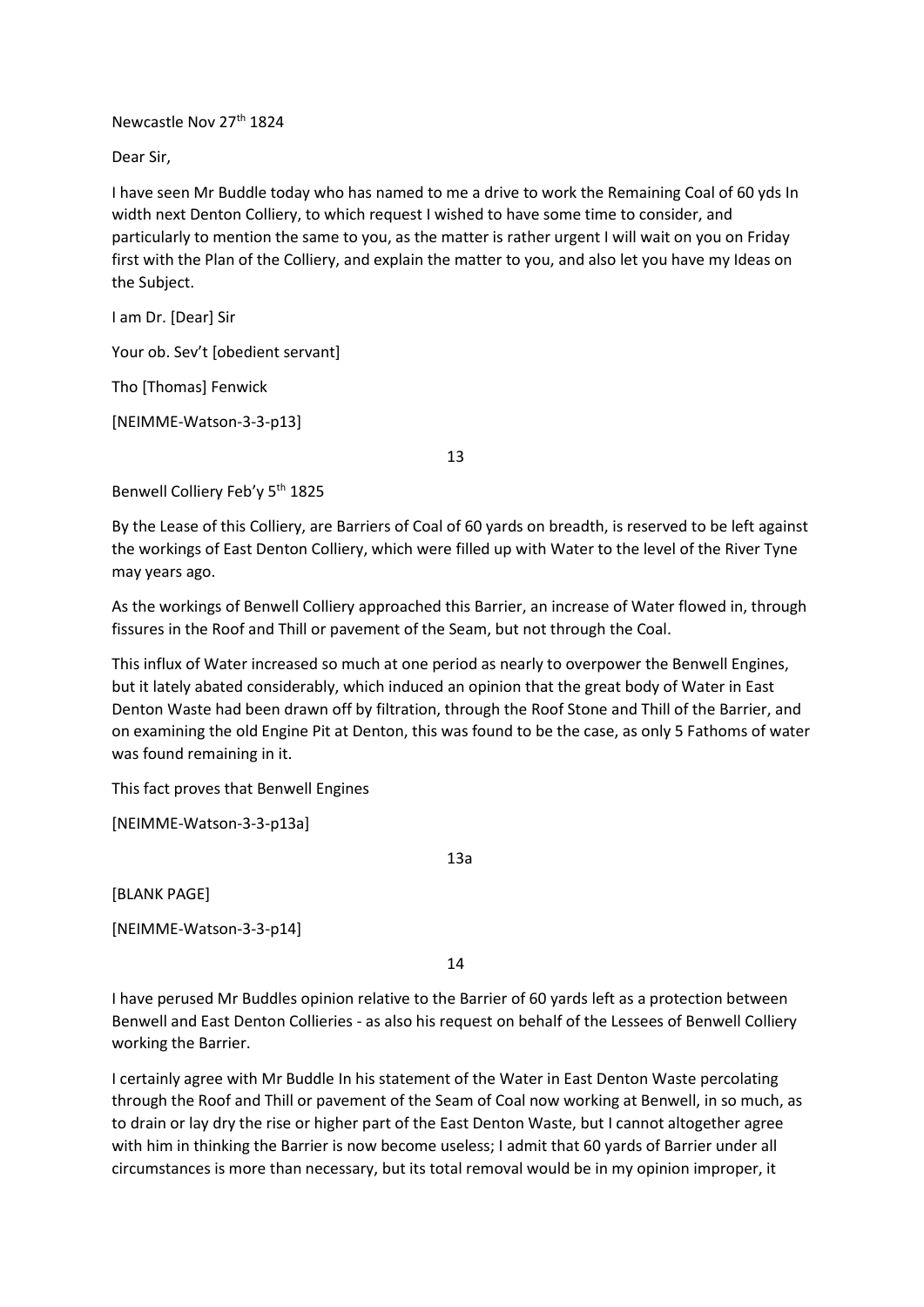certainly has been necessary as a protection against East Denton Colliery, and I consider it still in some degree necessary as a guard against that Colliery lying on a higher level.

Not- [continued (word restarted) on following page]

[NEIMME-Watson-3-3-p14a]

14a

Notwithstanding its reduction may with safety be allowed, yet I would recommend the opinion of some experienced Viewer to be taken as to its extent, - bearing in mind that there are Seams of Coal under the present working Seam, which at some future day, will become the object of some mining adventures.

Thos [Thomas] Fenwick

On behalf of the Lessees of Benwell Colliery

Feb'y 21st 1825

[NEIMME-Watson-3-3-p14b]

14b

Feb'y 21st 1825

[NEIMME-Watson-3-3-p15]

15

Strata and with [width] below The Beaumont Coal Seam at Walbottle No. [North] of Main Dyke and at Montague So. [South] of Main Dyke and Benwell So. [South] of Main Dyke Collieries.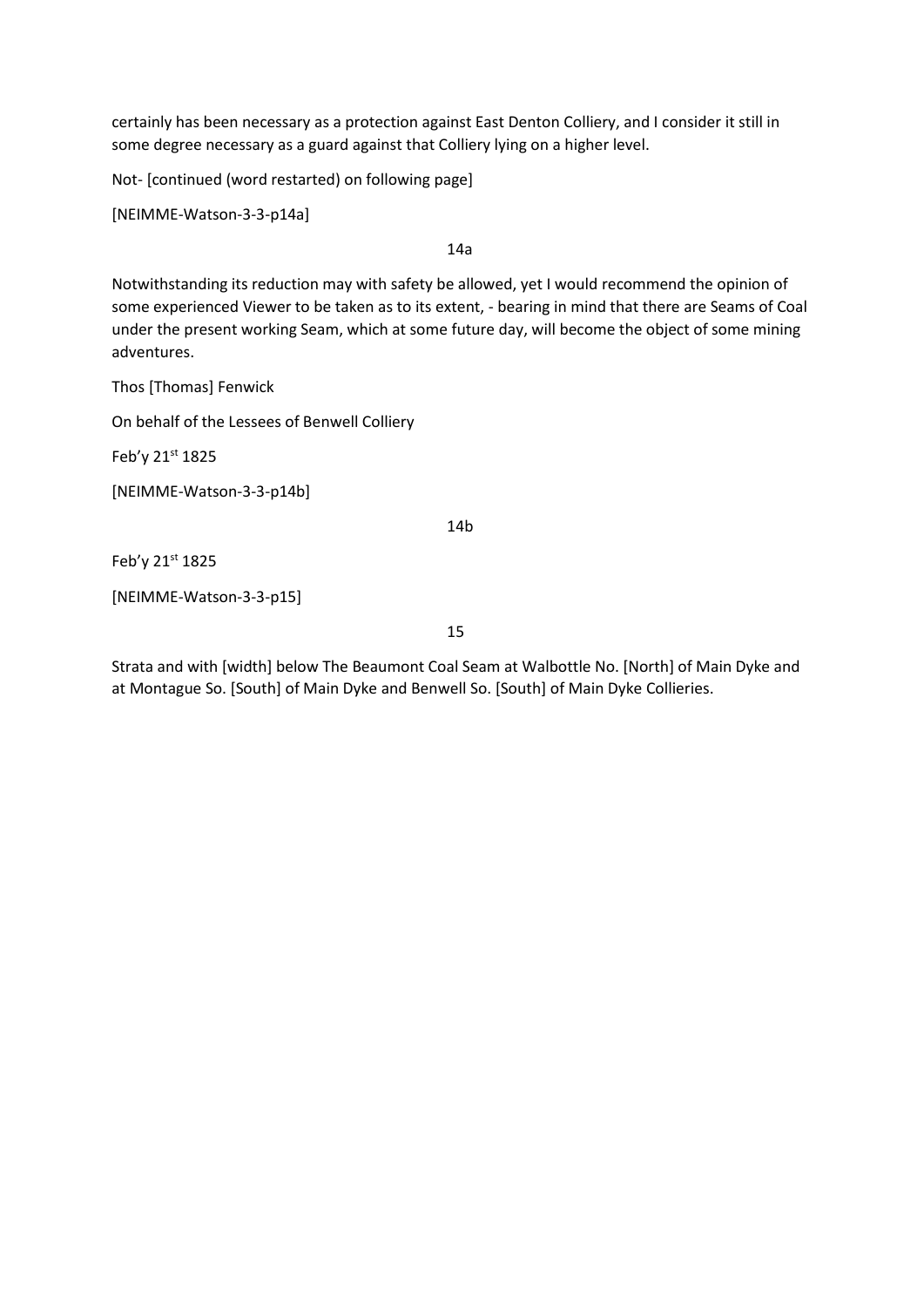Stratu de le forme Baumant Contestant Malholle Walholtle Montague Benwell Eugène a Banningur Forste Barth Beginnet Germ  $\mathbb{Z}_2$  /4.  $2 - 1 + 1 -$ While  $P_0/r$ ...  $2.2n$  $.$ *Stone*  $31$  $4.3 -$ Court, Hospitane White By  $10 -$ Hedgar Coal. Typygrey Melet. 2  $-|3|$ Cash - Mitt Sin - 21 Court  $7|2|$ Frey's Black Sto  $\mathbf{2}$  $-|2|$ Gryghleen Str. 534 Pofty blue Steve 128. ia  $S$ 104  $C$ ant brey home bonne 1 in While ggary Poft  $0 - 11$ Grey Motel Ste 8 15 Cort learn Haven  $2|11|$ 쁂 Grey Mapal Str Stone.  $|22|$  $71.39$ Main Coul. Зk Creyword Stine 4.2.8 By servy Metal 11 56coal 图 100  $x = 3$ Crypsical Sto 207 · Forse Carl Sand  $\mathcal{A}_n$  $rac{1}{2}$ well for dome Harry 2  $2130$ Palent Coul. 350

[NEIMME-Watson-3-3-p15a]

15a

Strata below the Beaumont Seam Edw'd [Edward] Pit at Benwell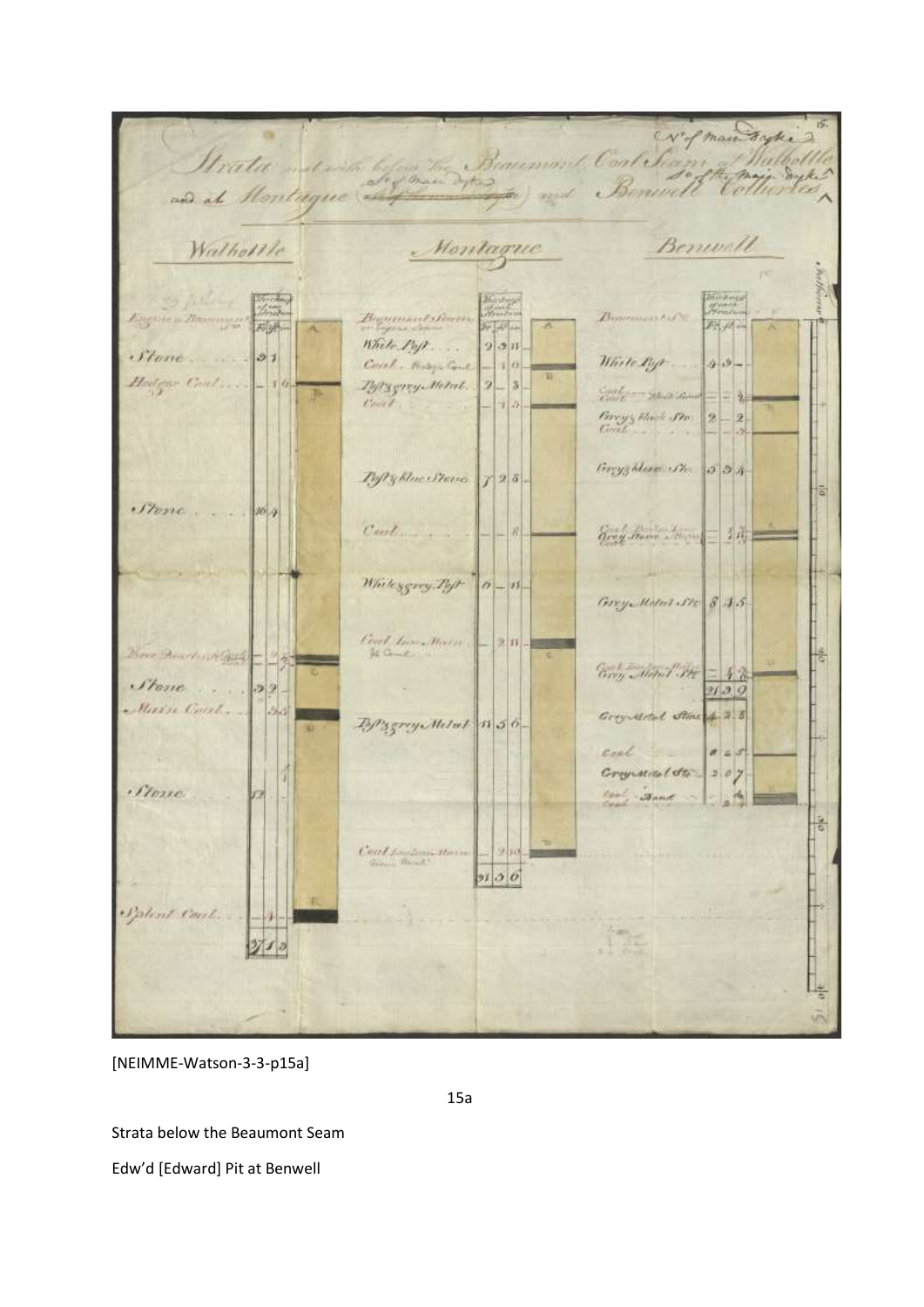|                             | Fm  |  |
|-----------------------------|-----|--|
| to Beaumont Seam Height 3.3 | 102 |  |
| to Low Mean                 | 16  |  |
| to Low Low Mean             | 20  |  |
|                             |     |  |

Section of Low Main

 $\mathbf{L}$ 

[NEIMME-Watson-3-3-p16]

16

I have perused Mr Buddles opinion relative to the Barrier of 60 yards left as a protection between Benwell and East Denton Collieries – as also his request on behalf of the Lessees of Benwell Colliery working the Barrier.

I certainly agree with Mr Buddle in his statement of the Water in East Denton Waste percolating through the Roof and Thill or pavement of the Seam of Coal now Working at Benwell is so much, as to drain or lay dry the rise or higher part of the East Denton Waste, but I cannot altogether agree with him in thinking the Barrier is now become totally useless; - I admit that 60 yards of Barrier under all circumstances is more than necessary, but its total removal would be in my opinion improper it certainly has been necessary as a protection against East Denton

[NEIMME-Watson-3-3-p16a]

16a

Colliery, and I consider it still in some degree as a guard against that Colliery lying on a higher level.

Notwithstanding its reduction may with safety be allowed, yet I would recommend the opinion of some experienced Viewer to be taken as to its extent – bearing in mind that there are Seams of Coal under the present Working Seam which at some future day will become the object of some mining adventure.

Thos. [Thomas] Fenwick on behalf of the Lessees of Benwell Colliery

Feb'y 21st 1825

[NEIMME-Watson-3-3-p16b]

16b

[BLANK PAGE]

[NEIMME-Watson-3-3-p17]

17

Benwell Coll'y [colliery] Feb'y 5<sup>th</sup> 1825

By the Lease of this Colliery a Barrier of Coal of 60 yards in breadth is reserved to be left against the Workings of East Denton Coll'y [colliery] which was filled up with Water to the level of the River Tyne many years ago.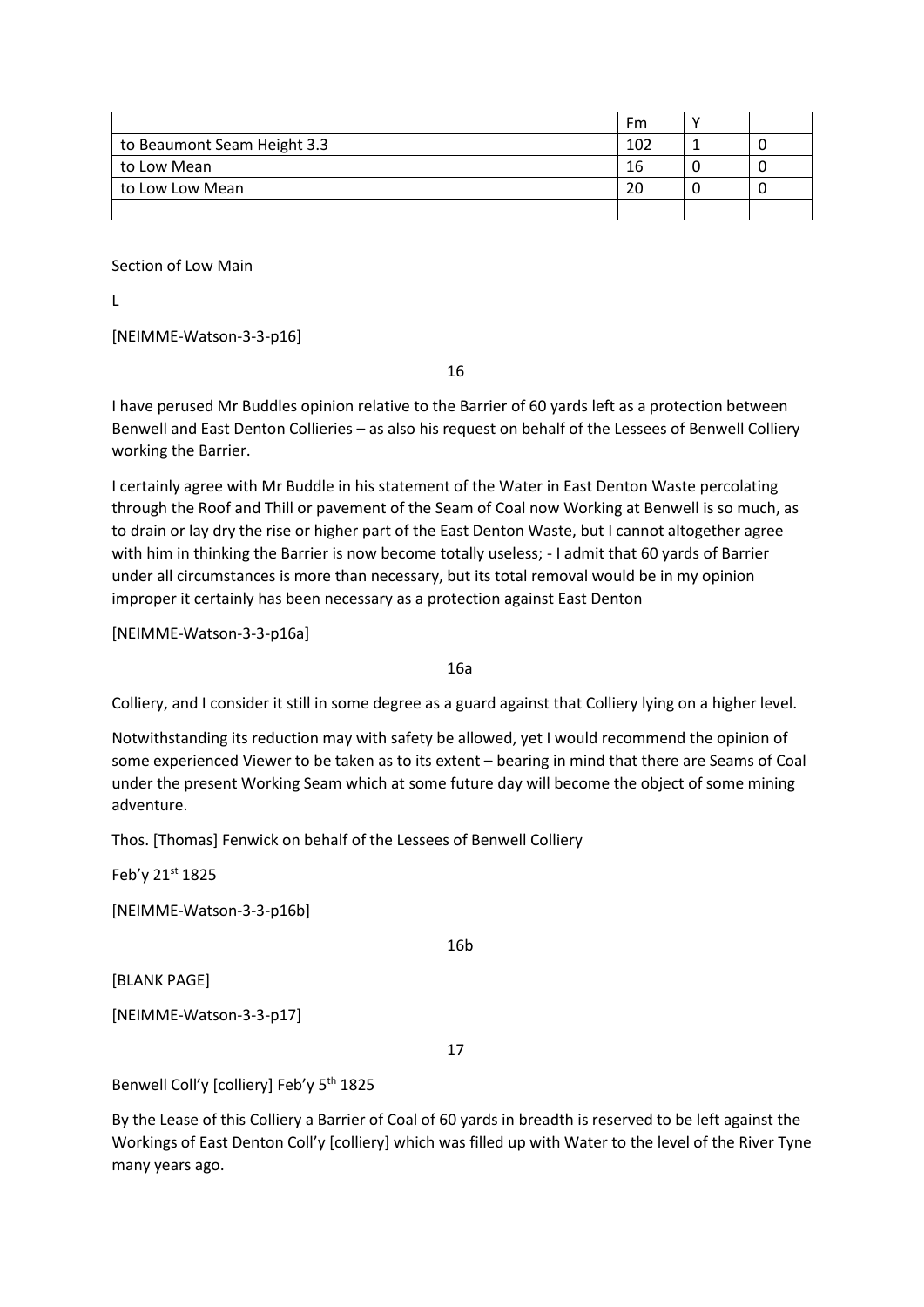As the Workings of Benwell Colliery approached this Barrier, an increase of Water flowed in, through fissures on the Roof and Thill or pavement of the Seam, but not through the Coal.

This influx of Water increased so much at one period as nearly to overpower the Benwell Engines, but it lately abated considerably which induced an opinion that the great body of Water in Est Denton Waste had been drained off by filtration, through the Roof Stone and Thill of the Barrier and on examining the Old Engine Pit at Denton this

[NEIMME-Watson-3-3-p17a]

17a

Was found to be the case, as only 5 Fathoms of Water was found remaining in it.

This fact proves that Benwell Engines have actually drawn off the great accumulation of Water in East Denton Waste and that they are now drawing the old Colliery feeders which find a free passage through the Roof Stone and Thill of the Barrier as above described.

Under these circumstances the lessees of Benwell Colliery submit that the Barrier of Coal in question, has ceased to be any protection to the Colliery, and that leaving it would only be suffering an unnecessary loss of Coal. They therefore deem it proper to apprize the Lessors of the circumstances and to request permission to work it to such and extent as may be deemed expedient.

For the Lessees of the Coll'y [colliery]

In'o Buddle

[NEIMME-Watson-3-3-p17b]

[BLANK PAGE]

[NEIMME-Watson-3-3-p18b]

18b

17b

John Watson Esq. [addressee]

Willington

[NEIMME-Watson-3-3-p18]

18

N Castle [Newcastle] Sep 15<sup>th</sup> 1825

Dear Sir,

This morning See your Letter and being engaged at Lambton and Saturday at Durham, I cannot possibly comply with your Request, and as no time must be lost in giving your Report, have the goodness to take a Ride over as far as Benwell Colliery and see either Mr Stanton or Mr Hepple (the main Viewer) who will show you everything that is necessary to guide your opinion, expecting to have seen you at Newcastle on Friday, I [?keep?] Mr Buddles Letter, or Rather Request, in my

[NEIMME-Watson-3-3-p18a]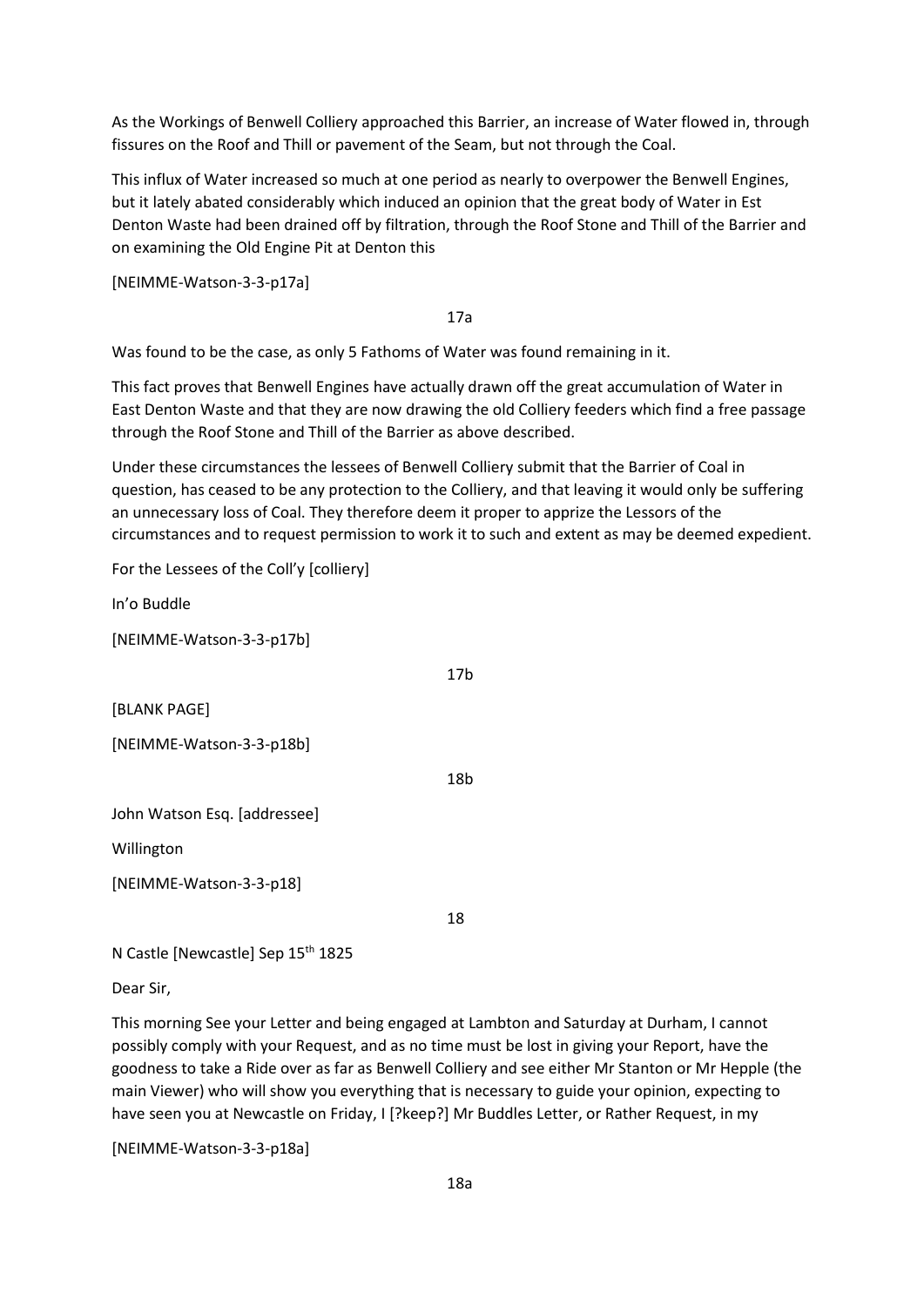pocket relating the Barrier, and also my reply thereto, on behalf of the Lessors, but I will forward the same to you as soon as I return home. I shall in all probability see you on Saturday week.

I am Dr. [Dear] Sir, Yours

In haste

Tho. [Thomas] Fenwick

[NEIMME-Watson-3-3-p19a]

19a

John Watson Esq. [addressee]

Willington

[NEIMME-Watson-3-3-p19]

Newcastle

8 th Dec'r 1825

Dear Sir,

We wait anxiously for your Report on the Business of the Benwell Barrier. Mr Fenwick told me that he some time ago furnished you with Copies of his & Mr Buddles Reports on the Subject.

19

I am, Dear Sir,

Yours faithfully

Nath. Clayton

[NEIMME-Watson-3-3-p20]

20

Willington 22<sup>nd</sup> May 1826

To: Nath'l Clayton Esq'r,

Sir,

Agreeable to your request I have taken the subject into consideration in respect to the application which the Lessees of Benwell have made to be allowed to remove the Barrier left between Benwell and East Denton Collieries, and in order to enable me to judge as to the propriety of the Lessors agreeing to the same I have carefully examined all the particulars relative thereto and have perused Mr Fenwick and Mr Buddles Reports thereon and not- [notwithstanding] [continued on following page]

[NEIMME-Watson-3-3-p20a]

20a

-withstading [notwithstanding] it must be admitted that the Water does find a passage through the Roof and Thill of the Seam when a certain pressure takes place against it, yet, on a careful perusal of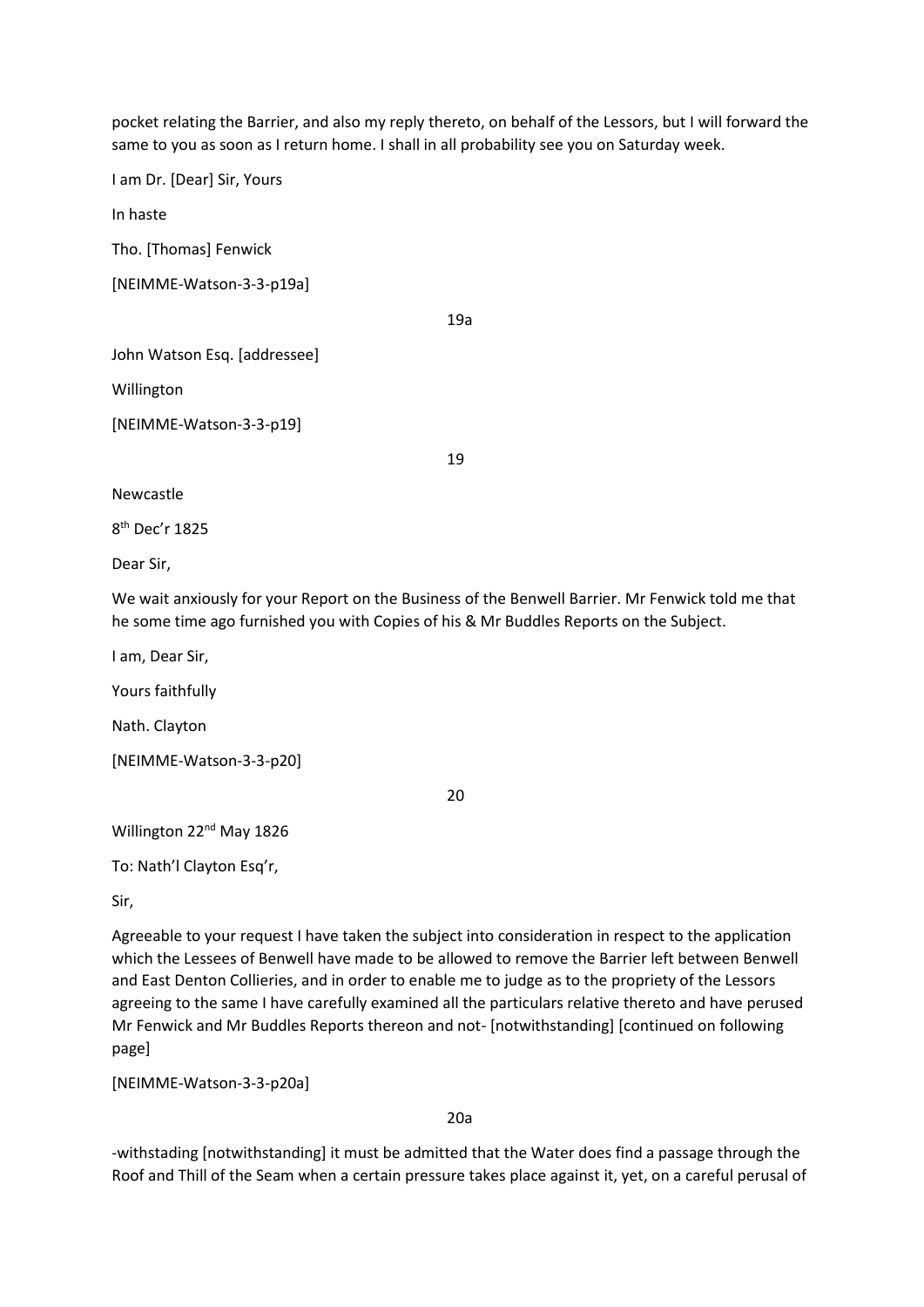the Sinking Accounts made to the Lower Seams in Benwell (a Copy of which I beg leave to annex) I think it would not be a prudent measure to allow the Barrier to be entirely removed, as I have no doubt those seams will be considered of importance at some future period, therefore under that circumstance I should advise that the Barrier should not be reduced to less than 40 yards in Number, not only for a protection to these Seams when they become to be wrought, but to be reserved for the security of the Colliery generally.

Watson

[NEIMME-Watson-3-3-p21]

21

An Acco't [account] of the Sinking of the Beaumont Pit from the Thill of the Beaumont Seam July 8<sup>th</sup> 1821

[Fa,yd,F,I = Fathoms, Yards, Feet, Inches]

|                                                  | u. |  |
|--------------------------------------------------|----|--|
| Depth of above Pit to North of the Beaumont Seam |    |  |

| Sunk below:              |                                             |                |                | Fa:            | Yd.            | F.             | $\mathbf{I}$ . |
|--------------------------|---------------------------------------------|----------------|----------------|----------------|----------------|----------------|----------------|
|                          |                                             |                |                |                |                |                |                |
| Thill                    |                                             |                |                | 0              | 0              | $\overline{2}$ | 0              |
| <b>Strong White Post</b> |                                             |                |                | $\overline{a}$ | 0              | $\mathbf{1}$   | 0              |
| Coal                     |                                             |                |                | 0              | 0              | $\mathbf{1}$   | 9              |
| Dark Grey Metal          |                                             |                |                | $\mathbf{1}$   | 1              | $\mathbf 0$    | $\overline{7}$ |
| Whin                     |                                             |                |                | 0              | 0              | $\mathbf 0$    | 10             |
| Coal                     |                                             |                |                | 0              | 0              | $\Omega$       | 10             |
| <b>Black band</b>        |                                             |                |                | 0              | $\mathbf{0}$   | $\mathbf 0$    | $1\frac{1}{2}$ |
| Coal                     |                                             |                |                | $\mathbf 0$    | $\mathbf 0$    | $\overline{1}$ | 8              |
|                          | Grey Metal mixed with hard Girdles          |                |                | $\mathbf 0$    | 0              | $\mathbf{1}$   | 8              |
| Coal                     |                                             |                |                | 0              | 0              | $\mathbf 0$    | 4              |
| <b>Strong Grey Metal</b> |                                             |                |                | 1              | 0              | $\mathbf{1}$   | $\overline{7}$ |
| <b>Strong White Post</b> |                                             |                | 4              | 0              | 1              | 5              |                |
| Coal                     |                                             |                | 0              | $\mathbf 0$    | $\mathbf{1}$   | 6              |                |
| <b>Grey Stone</b>        |                                             |                | 0              | 0              | $\overline{2}$ | 4              |                |
| Coal                     |                                             |                | 0              | 0              | $\mathbf 0$    | 4              |                |
|                          | Blue metal mixed with Whin and Post Girdles |                |                | $\overline{4}$ | $\mathbf{1}$   | $\overline{2}$ | 5              |
| Coal                     |                                             |                |                | 0              | 0              | $\mathbf 0$    | 10             |
| <b>Blue Metal</b>        |                                             |                |                | $\mathbf{1}$   | 0              | $\mathbf 0$    | $\mathbf 0$    |
| Low Main                 |                                             | Ft             | In             |                |                |                |                |
|                          | Coal                                        | 0              | $\overline{4}$ |                |                |                |                |
|                          | <b>Band</b>                                 | 0              | 6              |                |                |                |                |
|                          | Coal                                        | $\overline{2}$ | 8              |                |                |                |                |
|                          | <b>Band</b>                                 | 0              | 8              |                |                |                |                |
|                          | Coal                                        | 0              | 8              | 0              | $\mathbf{1}$   | $\mathbf{1}$   | 10             |
|                          |                                             |                |                | 20             | 0              | $\overline{2}$ | 0½             |
|                          |                                             |                |                | 77             | 0              | $\overline{2}$ | 0½             |

[NEIMME-Watson-3-3-p21a]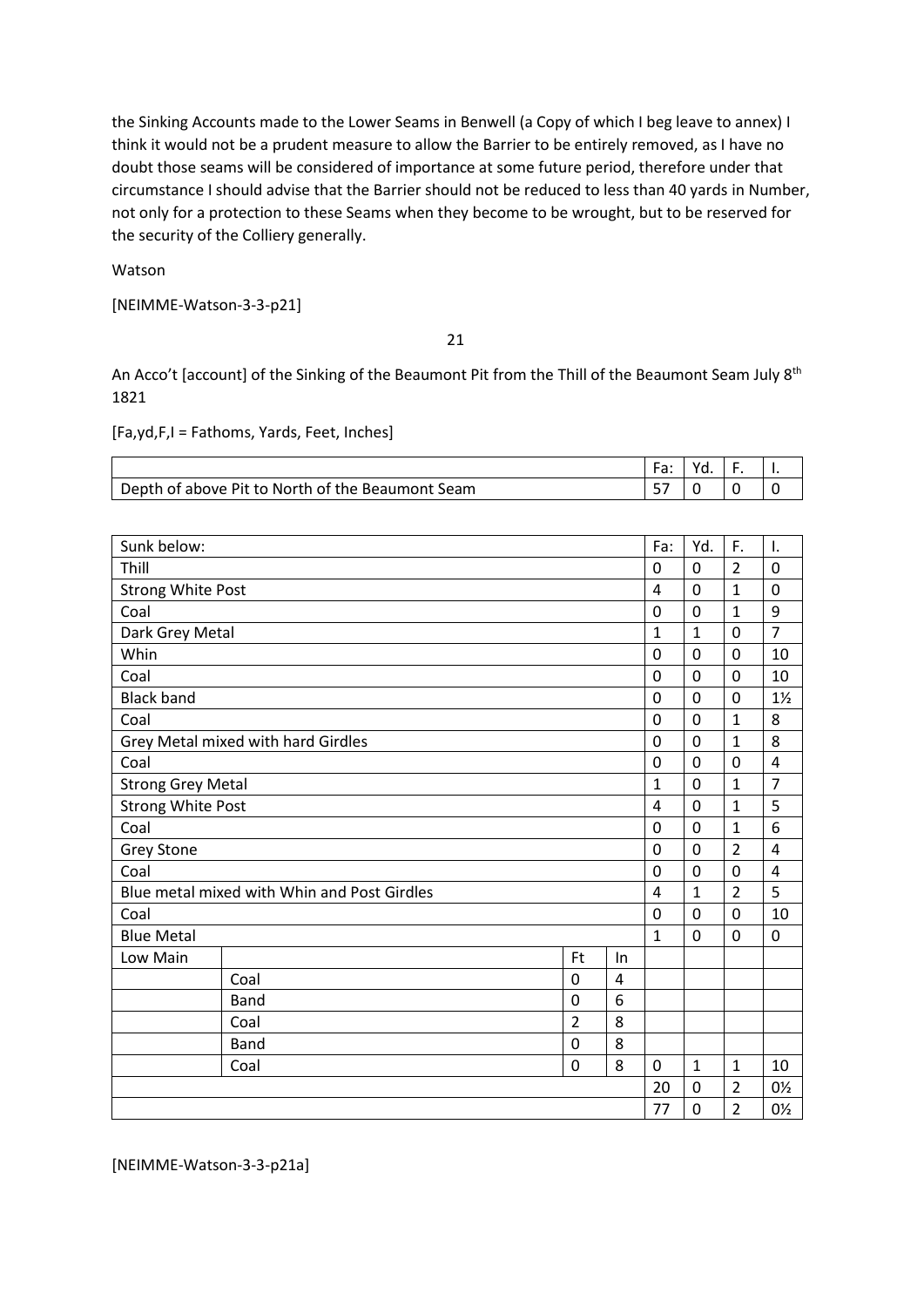|                                                | Fa:           | Yd.          | F.                       | I. |
|------------------------------------------------|---------------|--------------|--------------------------|----|
| Bro't [brought] Over to Thill of Low Main Seam | 77            | 0            | 2                        | 0½ |
| Dark Grey Metal                                | <sup>0</sup>  | 0            | $\overline{\phantom{a}}$ | 3  |
| Splint Coal                                    | 0             | 0            | <sup>0</sup>             | 9  |
| Blue metal mixed with Post and Whin Girdles    | 0             | $\mathbf{1}$ | 2                        | 0  |
| Coal                                           | 0             | 0            | 1                        | 9  |
| Blue metal mixed with Whin & Post              | 1             | 1            | 0                        | 0  |
| Dark brown Metal with Post Girdles             | 1             | 0            | 1                        | 11 |
| Course Coal                                    | 0             | 0            | 0                        | 5  |
| Dark brown stone with hard Post Girdles        | 1             | 1            | 0                        | 7  |
| Course Coal                                    | 0             | 0            | $\Omega$                 | 5  |
| Strong blue stone mixed with Whin Girdles      | $\mathcal{P}$ | 0            | $\mathcal{P}$            | 9  |
| Low Low Main Coal                              | $\Omega$      | 0            | $\overline{\mathcal{L}}$ | 8  |
|                                                | 9             | <sup>0</sup> | $\Omega$                 | 6  |
|                                                | 86            | <sup>0</sup> | $\mathcal{P}$            | 6½ |
| Sunk below                                     |               |              |                          |    |
| <b>Blue metal</b>                              | <sup>0</sup>  | O            | 1                        | 3  |
| Grey Post (mild)                               | 0             | O            | 1                        | 9  |

[NEIMME-Watson-3-3-p22]

22

Engine Pit at East Denton has been plumbed and found to be dry to the Beaumont Seam. Plumbed the Pit near the Staith which is stated to be 45 fathoms in depth to the Beaumont Seam and found the Water 5 Fathom up the Shaft consequently there will be about 7 Fathoms of perpendicular pressure against the Barrier left in the Western part of Benwell Colliery in the Beaumont Seam.

Barrier left on the Benwell side

Ditto on the east Denton side

One Engine works about 16 hours per day

One Sett of Pumps delivers from Beaumont Seam to Benwell Main Coal

The other Engine work two Setts of Pumps 15 Inches diameter each from Benwell Main Coal to the delivery drift. Engines work about 10 Strokes per Minute.

[NEIMME-Watson-3-3-p22a]

22a

May 22<sup>nd</sup> 1826

Report as to the propriety of allowing the Lessees of Benwell Coll'y [colliery] to work the Western Barrier

[NEIMME-Watson-3-3-p23]